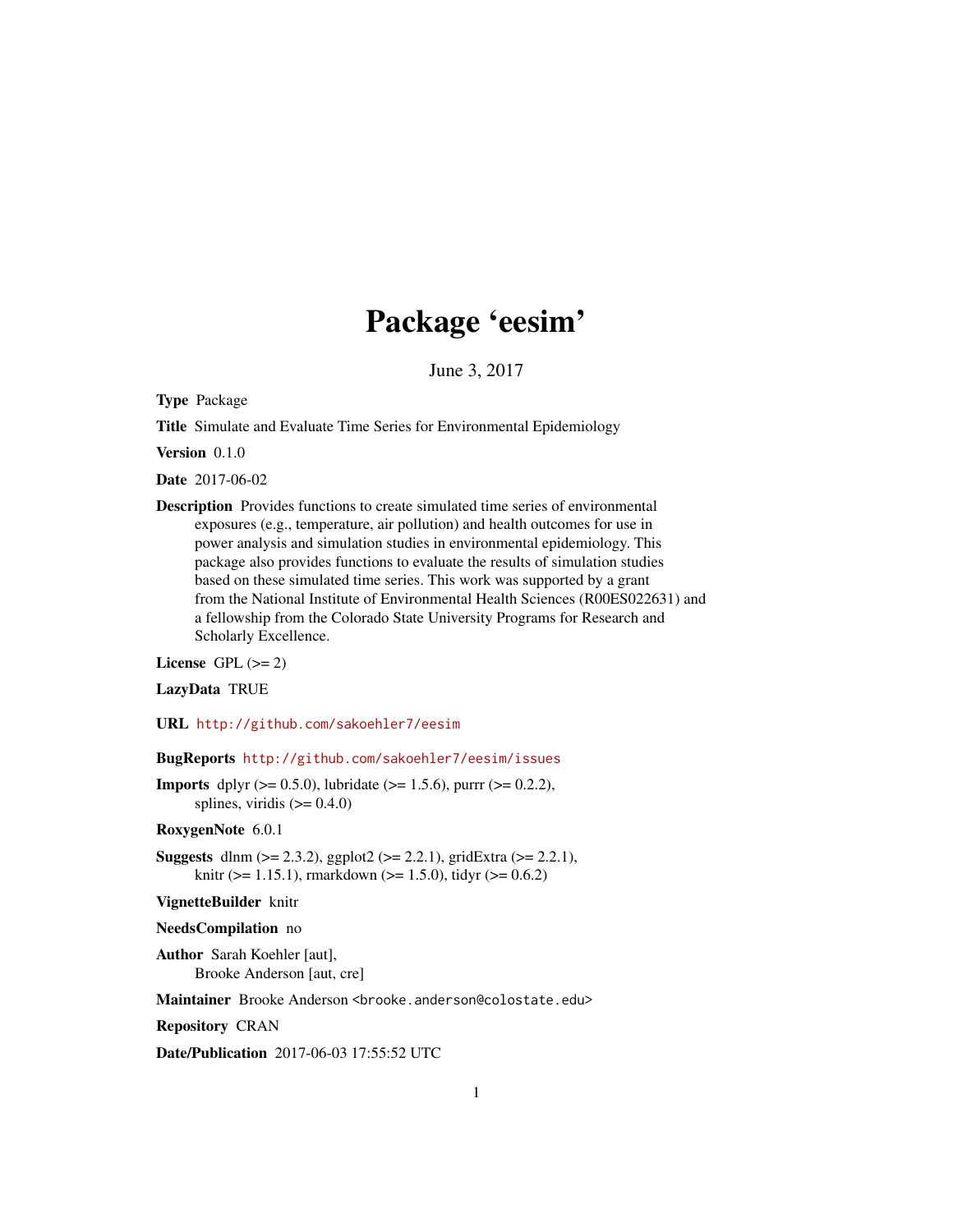### <span id="page-1-0"></span>R topics documented:

| Index | 35             |
|-------|----------------|
|       |                |
|       |                |
|       |                |
|       |                |
|       |                |
|       |                |
|       |                |
|       |                |
|       |                |
|       |                |
|       |                |
|       |                |
|       |                |
|       |                |
|       |                |
|       |                |
|       | -11            |
|       |                |
|       | 9              |
|       | $\sqrt{8}$     |
|       | $\overline{7}$ |
|       | 6              |
|       | 5              |
|       | $\overline{4}$ |
|       | $\overline{3}$ |
|       | $\overline{2}$ |

<span id="page-1-1"></span>beta\_bias *Percent Bias of Estimated Coefficient*

#### Description

This function returns the relative bias of the mean of the estimated coefficients.

#### Usage

beta\_bias(df, true\_rr)

| df      | A data frame of replicated simulations which must include a column titled "Es- |
|---------|--------------------------------------------------------------------------------|
|         | timate" with the effect estimate from the fitted model.                        |
| true rr | The true relative risk used to simulate the data.                              |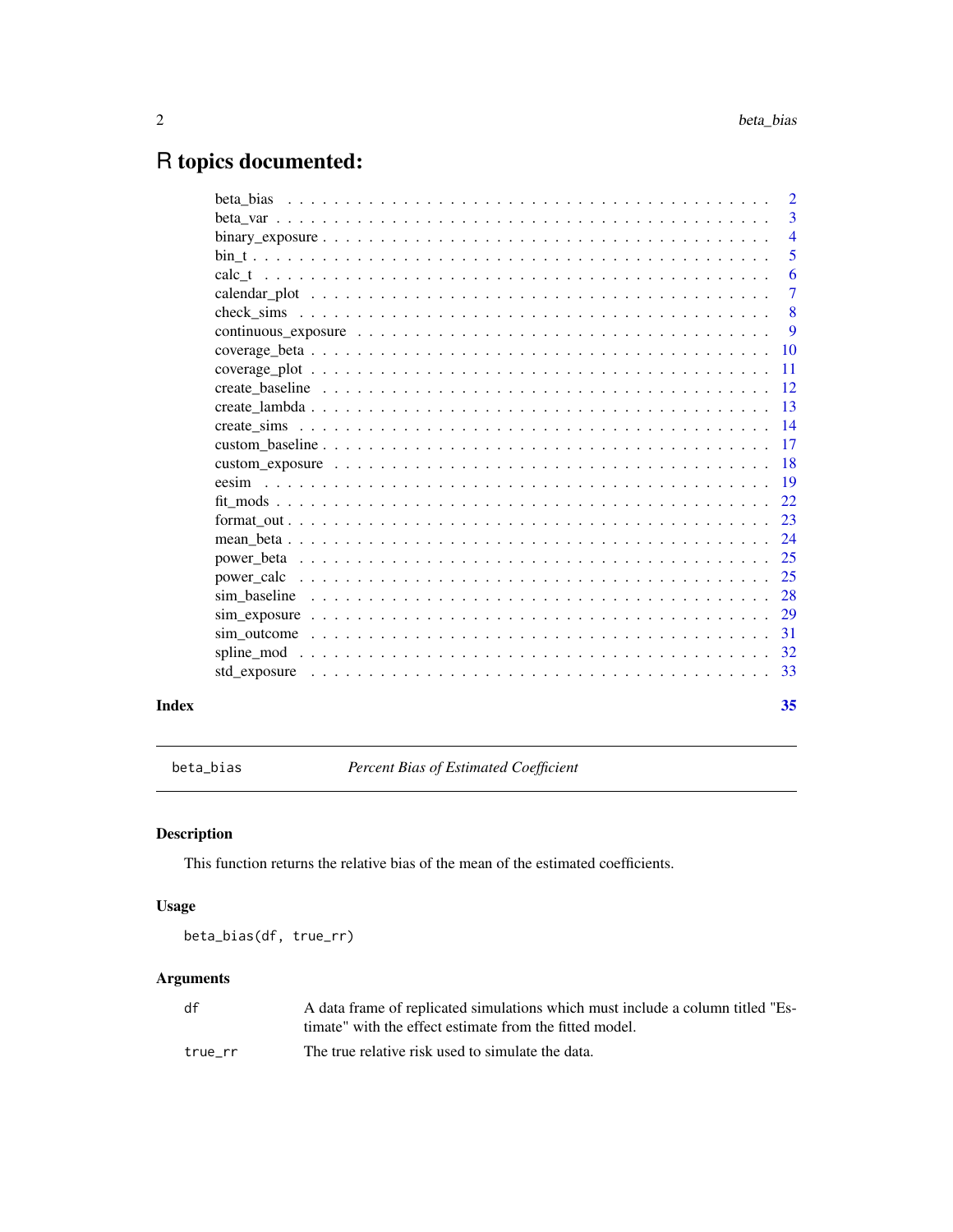<span id="page-2-0"></span>beta\_var 3

#### Details

This function estimates the percent bias in the estimated log relative risk  $(b)$  as:

$$
100 * \frac{\beta - \hat{\beta}}{\beta}
$$

where  $\hat{\beta}$  is the mean of the estimated log relative risk values from all simulations and  $\beta$  is the true log relative risk used to simulate the data.

#### Value

A data frame with a single value: the percent bias of the mean of the estimated coefficients over n\_reps simulations.

#### Examples

```
sims \le create_sims(n_reps = 10, n = 600, central = 100,
                    sd = 10, exposure_type = "continuous",
                    exposure_trend = "cos1",
                    exposure_amp = 0.6,
                    average_outcome = 20,
                    outcome_trend = "no trend",
                    rr = 1.01fits <- fit_mods(data = sims, custom_model = spline_mod,
                 custom_model_args = list(df_year = 1))
beta_bias(fits, true_rr = 1.02)
```
<span id="page-2-1"></span>beta\_var *Standard Deviation of Estimated Coefficients*

#### Description

Measures the variance of the point estimates of the estimated log relative risk ( $b\hat{e}ta$ ) over the n\_rep simulations and the mean of the variances of each  $\hat{\beta}$ .

#### Usage

```
beta_var(df)
```
#### Arguments

df A data frame of replicated simulations which must include columns titled "Estimate" and "Std.Error".

#### Value

A data frame of the variance across all values of beta hat and the mean variance of the beta hats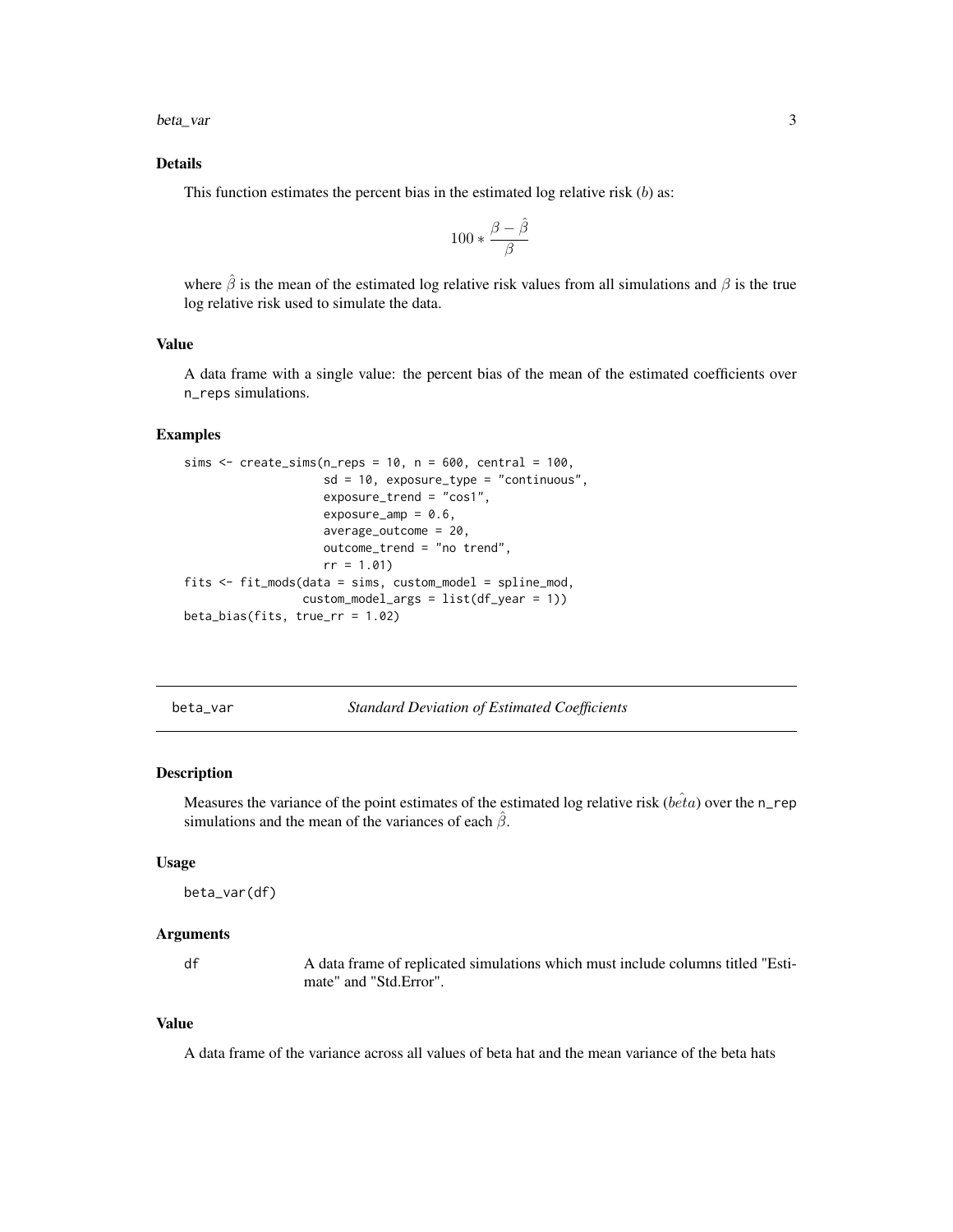#### Examples

```
sims \le create_sims(n_reps = 10, n = 600, central = 100,
                   sd = 10, exposure_type = "continuous",
                    exposure_trend = "cos1",
                    exposure_amp = 0.6,
                    average_outcome = 20,
                    outcome_trend = "no trend",
                    rr = 1.01fits <- fit_mods(data = sims, custom_model = spline_mod,
                 custom_model_{args} = list(df_{year} = 1))
beta_var(fits)
```
binary\_exposure *Simulate binary exposure data*

#### Description

Simulates a time series of binary exposure values with or without seasonal trends.

#### Usage

```
binary_exposure(n, p, trend = "no trend", slope, amp = 0.05,
  start.date = "2000-01-01", cust_expdraw = NULL,
 cust_expdraw_args = list(), custom_func = NULL, ...)
```

| n          | A non-negative integer specifying the number of days to simulate.                                                 |
|------------|-------------------------------------------------------------------------------------------------------------------|
| p          | A numeric value between 0 and 1 giving the mean probability of exposure across<br>study days.                     |
| trend      | A character string that gives the trend function to use. Options are:                                             |
|            | • "no trend": No trend, either seasonal or long-term (default).<br>$\bullet$ "cos1": A seasonal trend only.       |
|            | • "cos2": A seasonal trend with variable amplitude across years.                                                  |
|            | • "cos3": A seasonal trend with steadily decreasing amplitude over time.                                          |
|            | • "linear": A linear long-term trend with no seasonal trend.                                                      |
|            | • "monthly": Uses a user-specified probability of exposure for each month.                                        |
| slope      | A numeric value specifying the slope of the trend, to be used with trend = "linear"<br>or trend $=$ "cosllinear". |
| amp        | A numeric value specifying the amplitude of the seasonal trend. Must be be-<br>tween $-.5$ and $.5$ .             |
| start.date | A date of the format "yyyy-mm-dd" from which to begin simulating daily expo-<br>sures                             |

<span id="page-3-0"></span>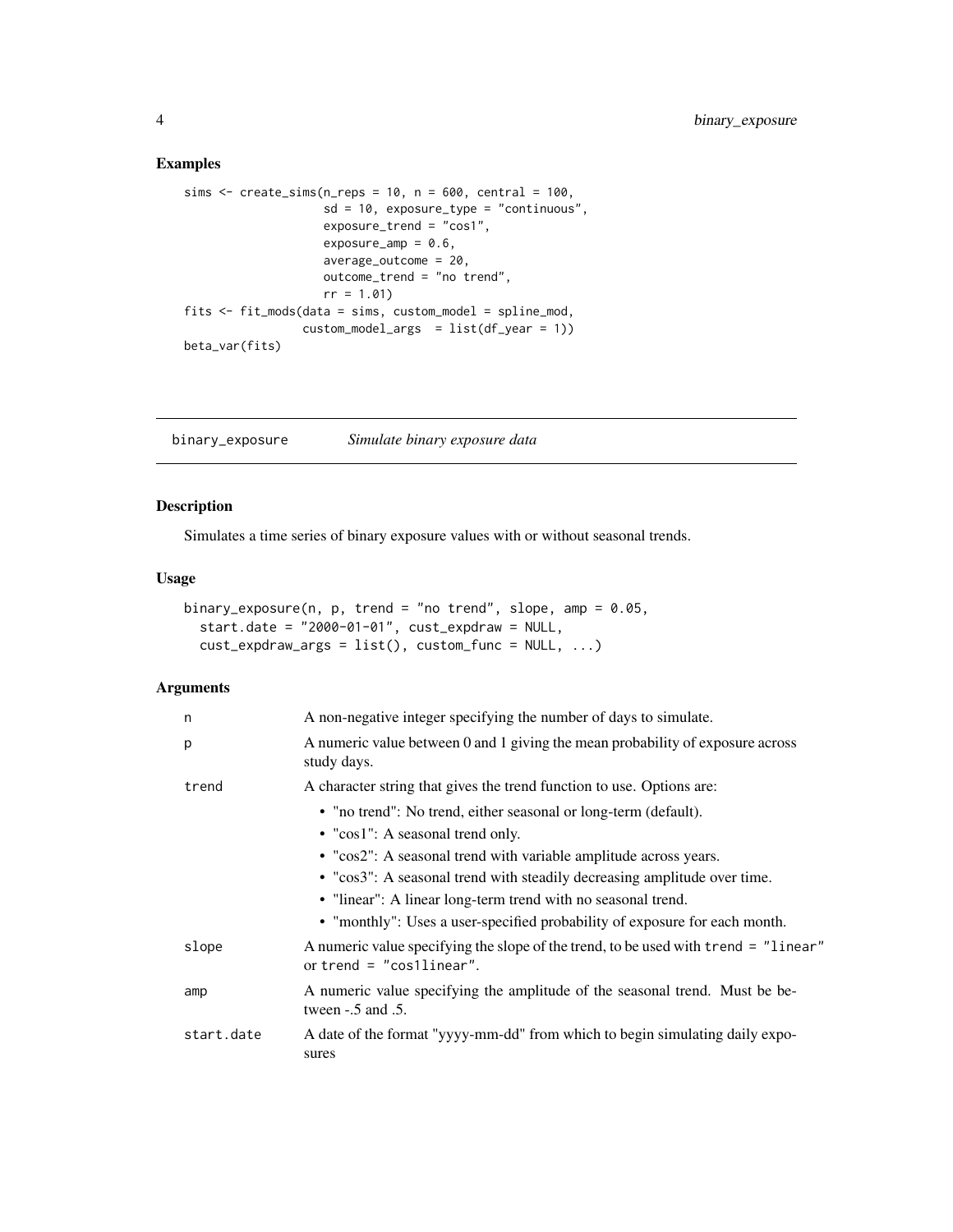#### <span id="page-4-0"></span> $bin\_t$  5

| cust_expdraw      | An R object name specifying a user-created function which determines the dis-<br>tribution of random noise off of the trend line. This function must have inputs |
|-------------------|------------------------------------------------------------------------------------------------------------------------------------------------------------------|
|                   | "n" and "prob" and output a vector of simulated exposure values.                                                                                                 |
| cust_expdraw_args |                                                                                                                                                                  |
|                   | A list of arguments other than a required by the cust_expdraw function.                                                                                          |
| custom_func       | An R object specifying a customized function from which to create a trend vari-<br>able. Must accept arguments n and p.                                          |
| $\cdots$          | Optional arguments to a custom trend function                                                                                                                    |
|                   |                                                                                                                                                                  |

#### Value

A data frame with columns for the dates and daily exposure values for n days.

#### Examples

```
binary_exposure(n = 5, p = 0.1, trend = "cos1", amp = .02,
                start.date = "2001-02-01")
binary_exposure(n=10, p=.1, cust_expdraw=rnbinom,
                cust_expdraw_args=list(size=10))
```

| bın |  |  |  |
|-----|--|--|--|
|-----|--|--|--|

bin\_t *Create a binary exposure trend vector*

#### Description

Creates a trend vector for binary exposure data, centered at a probability p.

#### Usage

```
bin_t(n, p, trend = "no trend", slope = 1, amp = 0.01,start.date = "2000-01-01", custom_func = NULL, ...)
```

| n     | A non-negative integer specifying the number of days to simulate.                             |
|-------|-----------------------------------------------------------------------------------------------|
| p     | A numeric value between 0 and 1 giving the mean probability of exposure across<br>study days. |
| trend | A character string that gives the trend function to use. Options are:                         |
|       | • "no trend": No trend, either seasonal or long-term (default).                               |
|       | • " $\cos 1$ ": A seasonal trend only.                                                        |
|       | • "cos2": A seasonal trend with variable amplitude across years.                              |
|       | • "cos3": A seasonal trend with steadily decreasing amplitude over time.                      |
|       | • "linear": A linear long-term trend with no seasonal trend.                                  |
|       | • "monthly": Uses a user-specified probability of exposure for each month.                    |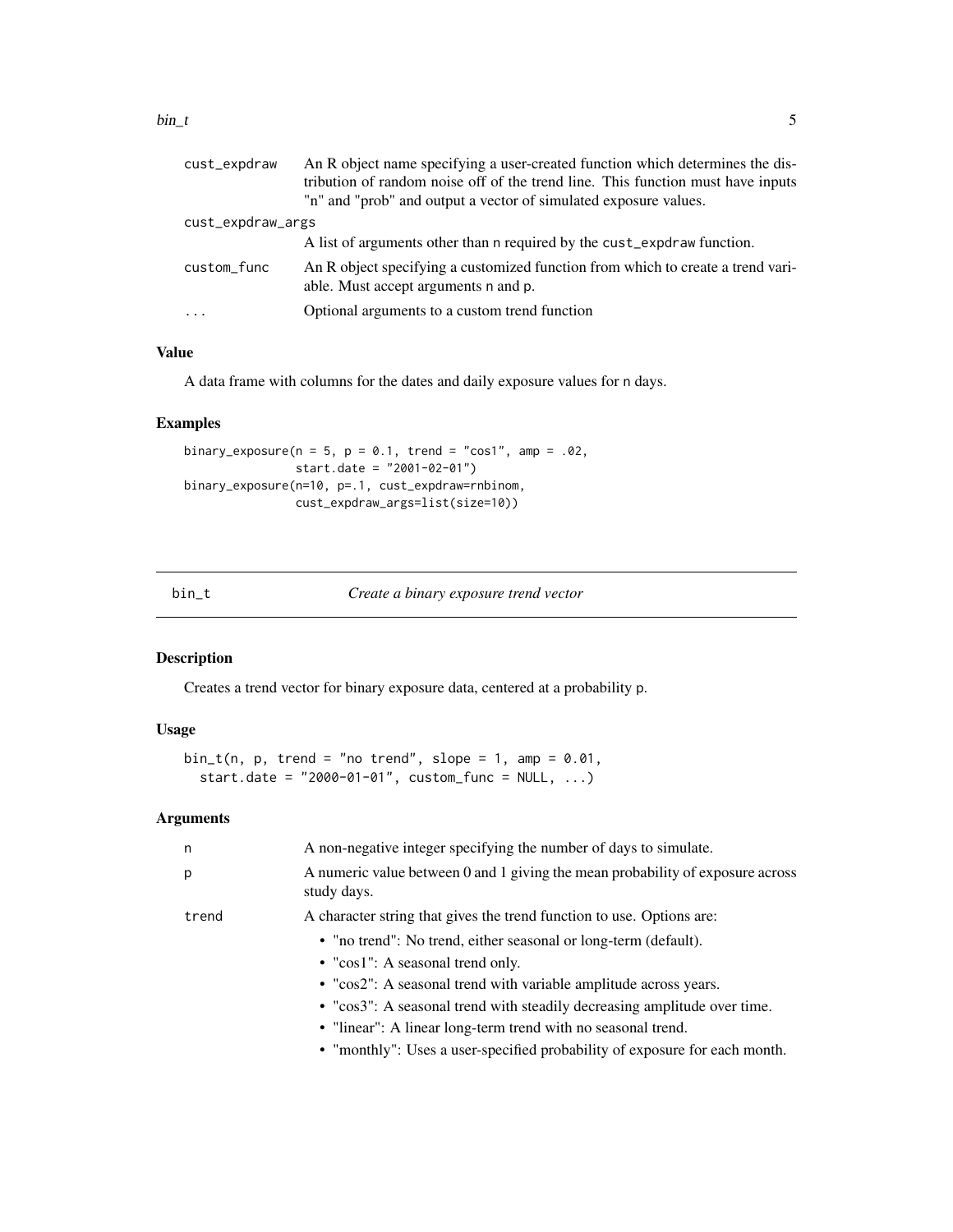<span id="page-5-0"></span> $6$  calc\_t

| slope       | A numeric value specifying the slope of the trend, to be used with trend = "linear"<br>or trend $=$ "cos1linear".       |
|-------------|-------------------------------------------------------------------------------------------------------------------------|
| amp         | A numeric value specifying the amplitude of the seasonal trend. Must be be-<br>tween $-.5$ and $.5$ .                   |
| start.date  | A date of the format "yyyy-mm-dd" from which to begin simulating values.                                                |
| custom_func | An R object specifying a customized function from which to create a trend vari-<br>able. Must accept arguments n and p. |
| $\cdot$     | Optional arguments to a custom trend function                                                                           |

#### Value

A numeric vector of daily expected probability of exposure, to be used to generate binary exposure data with seasonal trends.

### Examples

 $bin_t(n = 5, p = .3, trend = "cos1", amp = .3)$ 

calc\_t *Create a continuous exposure trend vector*

#### Description

Creates a trend vector for a continuous exposure.

#### Usage

```
calc_t(n, trend = "no trend", slope = 1, amp = 0.6, custom_function = NULL,...)
```

| n     | A non-negative integer specifying the number of days to simulate.                                                 |
|-------|-------------------------------------------------------------------------------------------------------------------|
| trend | A character string that specifies the desired trend function. Options are:                                        |
|       | • "no trend": No trend, either seasonal or long-term (default).                                                   |
|       | • "cos1": A seasonal trend only.                                                                                  |
|       | • "cos2": A seasonal trend with variable amplitude across years.                                                  |
|       | • "cos3": A seasonal trend with steadily decreasing amplitude over time.                                          |
|       | • "linear": A linear long-term trend with no seasonal trend.                                                      |
|       | • "curvilinear": A curved long-term trend with no seasonal trend.                                                 |
|       | • "cos1linear": A seasonal trend plus a linear long-term trend.                                                   |
|       | See the package vignette for examples of the shapes of these trends.                                              |
| slope | A numeric value specifying the slope of the trend, to be used with trend = "linear"<br>or trend $=$ "cosilinear". |
|       |                                                                                                                   |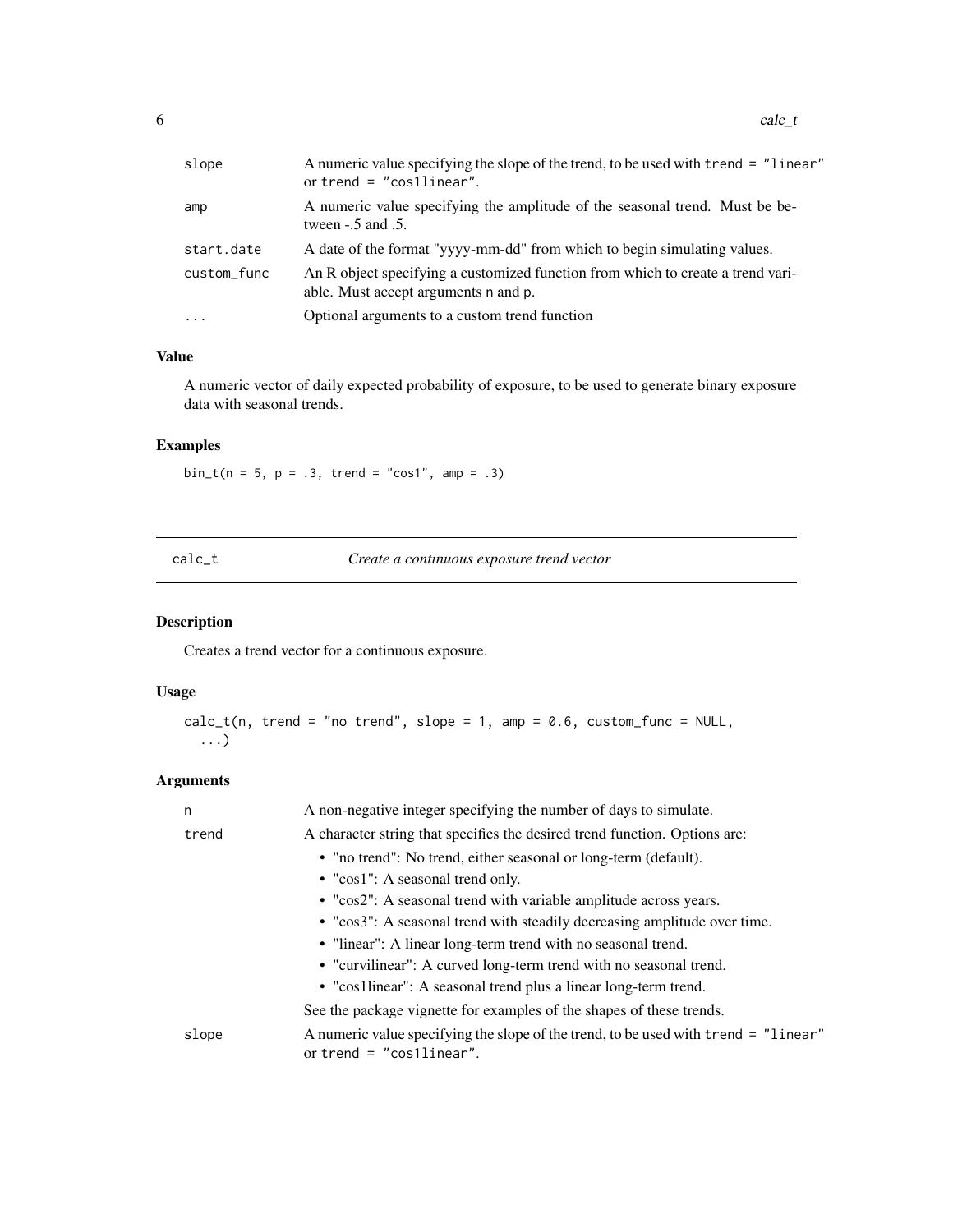#### <span id="page-6-0"></span>calendar\_plot 7

| amp         | A numeric value specifying the amplitude of the seasonal trend. Must be be-<br>tween $-1$ and $1$ .                            |
|-------------|--------------------------------------------------------------------------------------------------------------------------------|
| custom_func | An R object specifying a customized function from which to create a trend vari-<br>able. Must accept the arguments n and mean. |
| $\cdot$     | Optional arguments to a custom trend function                                                                                  |

#### Value

A numeric vector of simulated exposure values for each study day, to be used to generate data with seasonal trends.

#### Examples

 $calc_t(5, "cos3", amp = .5)$ 

calendar\_plot *Create calendar plot*

#### Description

Creates a calendar plot of a time series of continuous or discrete data. The time series data frame input to this function must have only two columns, one for the date and one with the values to plot.

#### Usage

```
calendar_plot(df, type = "continuous", labels = NULL,
  legend_name = "Exposure")
```
#### Arguments

| df          | Data frame with one column named date for date with entries in the format<br>"yyyy-mm-dd" and one column for the daily values of the variable to plot. |
|-------------|--------------------------------------------------------------------------------------------------------------------------------------------------------|
| type        | Character string specifying whether the exposure is continuous or discrete                                                                             |
| labels      | Vector of character strings naming the levels of a discrete variable to be used in<br>the figure legend.                                               |
| legend_name | Character string specifying the title to be used in the figure legend.                                                                                 |

### Details

The output of this function is a ggplot object, so you can customize this output object as with any ggplot object.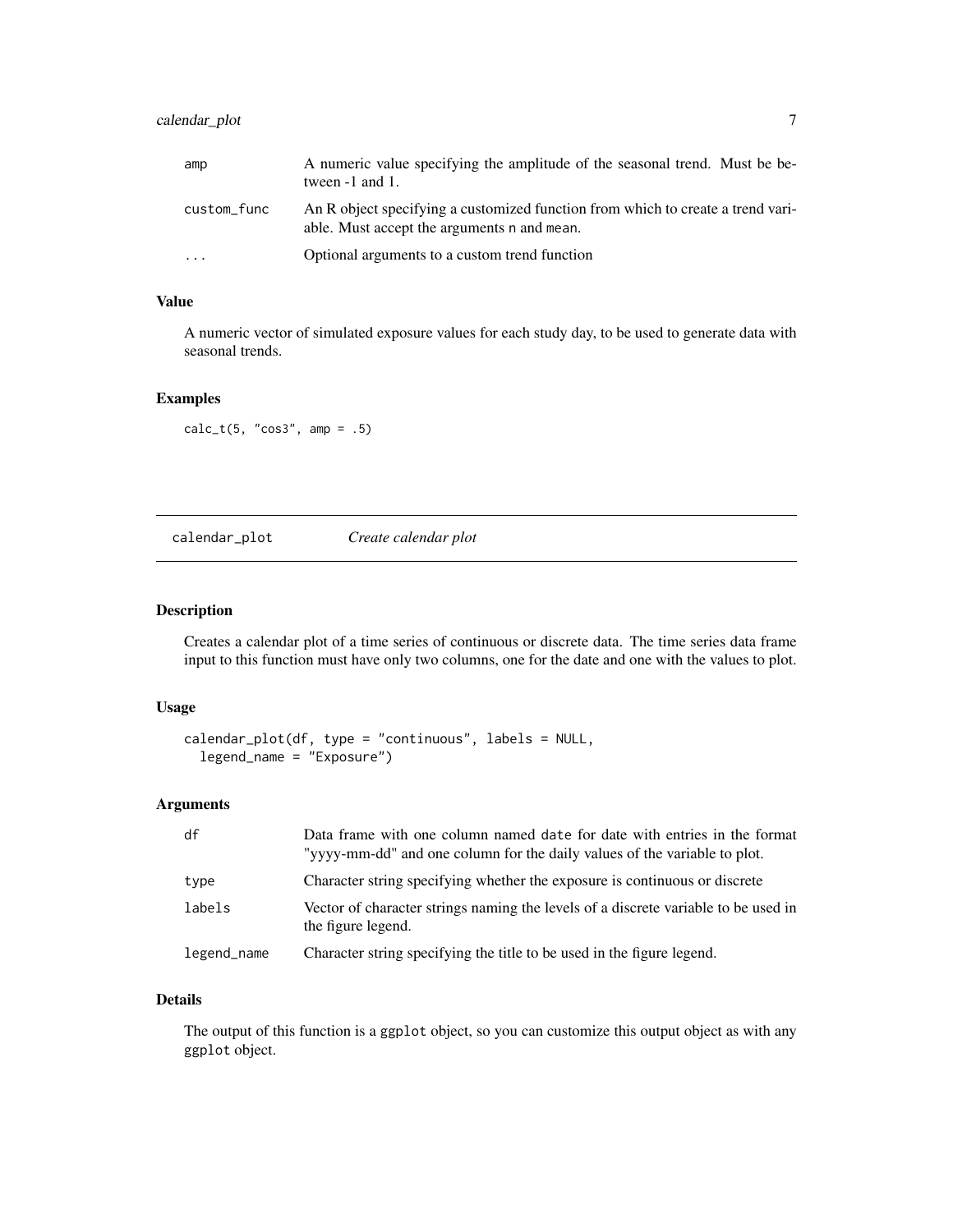#### Examples

```
testdat \le sim_exposure(n = 1000, central = 0.1,
           exposure_type = "binary")
testdat$x[c(89,101,367,500,502,598,678,700,895)] <- 3
calendar_plot(testdat, type = "discrete", labels = c("no", "yes", "maybe"))
```
<span id="page-7-1"></span>

#### check\_sims *Assess model performance*

#### Description

Calculates several measures of model performance, based on results of fitting a model to all simulated datasets.

#### Usage

check\_sims(df, true\_rr)

#### Arguments

| df      | A data frame of replicated simulations which must include a column titled "Es- |
|---------|--------------------------------------------------------------------------------|
|         | timate" with the effect estimate from the fitted model.                        |
| true rr | The true relative risk used to simulate the data.                              |

#### Value

A dataframe with one row with model assessment across all simulations. Includes values for:

- beta\_hat: Mean of the estimated log relative risk across all simulations.
- rr\_hat: Mean value of the estimated relative risk across all simulations.
- var\_across\_betas: Variance of the estimated log relative risk across all simulations
- mean\_beta\_var: The mean of the estimated variances of the estimated log relative risks across all simulations.
- percent\_bias: The relative bias of the estimated log relative risks compared to the true log relative risk.
- coverage: Percent of simulations for which the estimated 95% confidence interval for log relative risk includes the true log relative risk.
- power: Percent of simulations for which the null hypothesis that the log relative risk equals zero is rejected based on a p-value of 0.05.

#### See Also

The following functions are used to calculate these measurements: [beta\\_bias](#page-1-1), [beta\\_var](#page-2-1), [coverage\\_beta](#page-9-1), [mean\\_beta](#page-23-1), [power\\_beta](#page-24-1)

<span id="page-7-0"></span>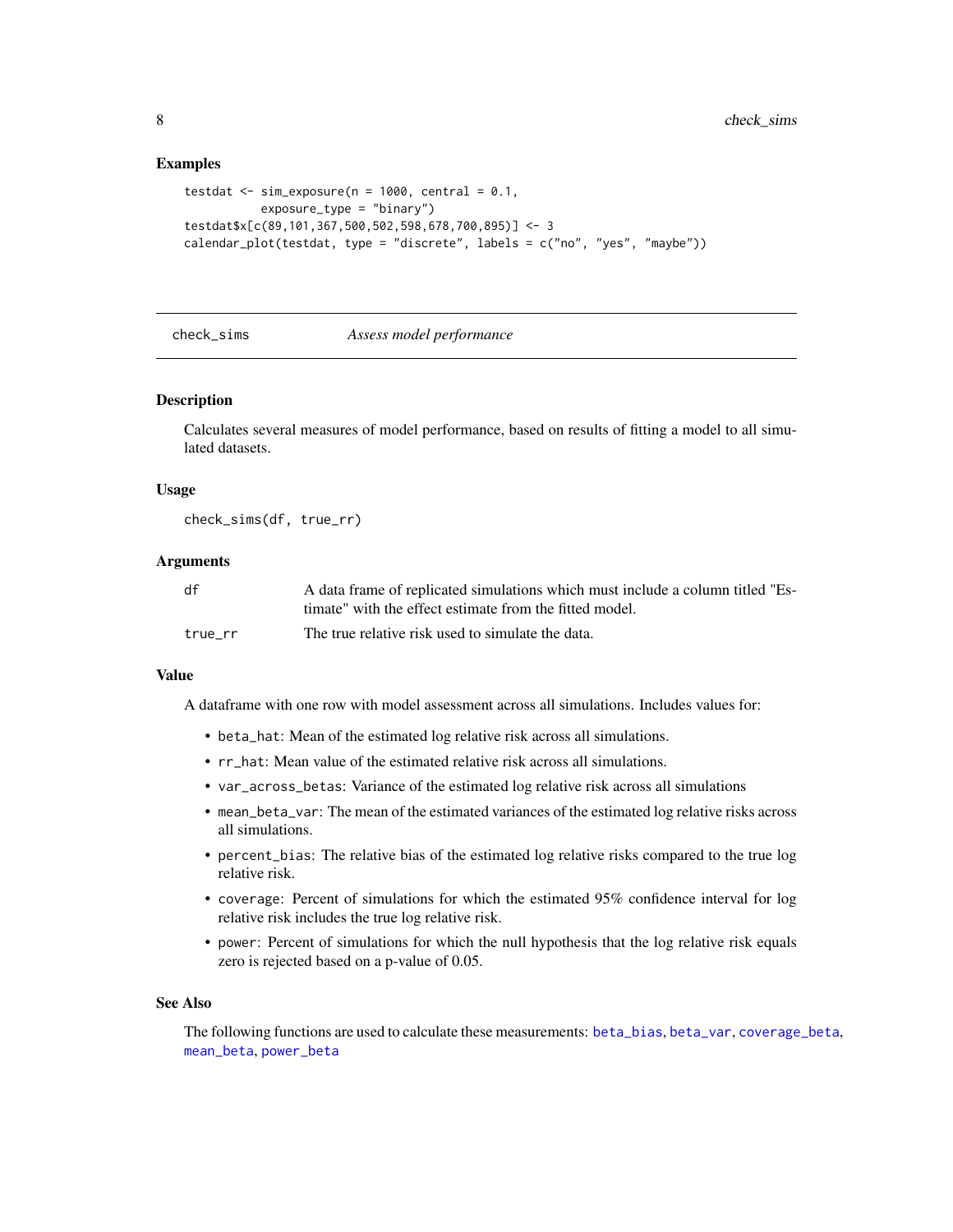<span id="page-8-0"></span>continuous\_exposure 9

#### Examples

```
sims <- create_sims(n_reps = 100, n = 1000, central = 100,
                   sd = 10, exposure_type = "continuous",
                   exposure_trend = "cos1",
                   exposure_amp = 0.6,
                   average_outcome = 20,
                   outcome_trend = "no trend",
                   rr = 1.02fits <- fit_mods(data = sims, custom_model = spline_mod,
                 custom_model_args = list(df_year = 1))
check_sims(df = fits, truerr = 1.02)
```
continuous\_exposure *Simulate continuous exposure data*

#### Description

Simulates a time series of continuous exposure values with or without a seasonal and / or long-term trend.

#### Usage

```
continuous_exposure(n, mu, sd = 1, trend = "no trend", slope, amp = 0.6,
 cust_expdraw = NULL, cust_expdraw_args = list(),
  start.date = "2000-01-01", ...
```

| n     | A non-negative integer specifying the number of days to simulate.                                                 |
|-------|-------------------------------------------------------------------------------------------------------------------|
| mu    | A numeric value giving the mean exposure across all study days.                                                   |
| sd    | A numeric value giving the standard deviation of the exposure values from the<br>exposure trend line.             |
| trend | A character string that specifies the desired trend function. Options are:                                        |
|       | • "no trend": No trend, either seasonal or long-term (default).                                                   |
|       | • "cos1": A seasonal trend only.                                                                                  |
|       | • "cos2": A seasonal trend with variable amplitude across years.                                                  |
|       | • "cos3": A seasonal trend with steadily decreasing amplitude over time.                                          |
|       | • "linear": A linear long-term trend with no seasonal trend.                                                      |
|       | • "curvilinear": A curved long-term trend with no seasonal trend.                                                 |
|       | • "cos1linear": A seasonal trend plus a linear long-term trend.                                                   |
|       | See the package vignette for examples of the shapes of these trends.                                              |
| slope | A numeric value specifying the slope of the trend, to be used with trend = "linear"<br>or trend $=$ "cos1linear". |
|       |                                                                                                                   |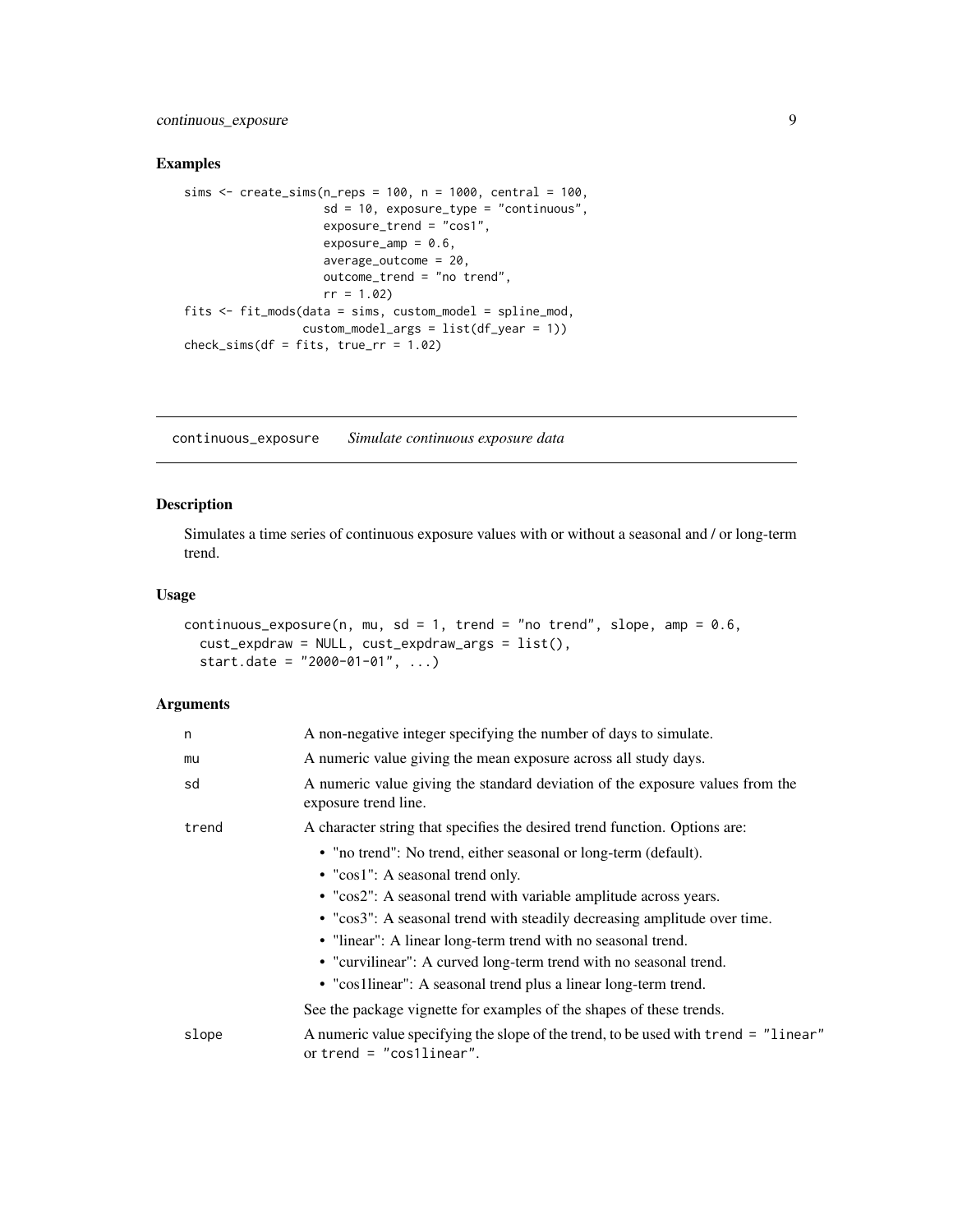<span id="page-9-0"></span>

| amp               | A numeric value specifying the amplitude of the seasonal trend. Must be be-<br>tween -1 and 1.                                                                                                                                         |  |
|-------------------|----------------------------------------------------------------------------------------------------------------------------------------------------------------------------------------------------------------------------------------|--|
| cust_expdraw      | A character string specifying a user-created function which determines the dis-<br>tribution of random noise off of the trend line. This function must have inputs<br>"n" and "mean" and output a vector of simulated exposure values. |  |
| cust_expdraw_args |                                                                                                                                                                                                                                        |  |
|                   | A list of arguments other than "n" and "mean" required by the cust_expdraw<br>function.                                                                                                                                                |  |
| start.date        | A date of the format "yyyy-mm-dd" from which to begin simulating daily expo-<br>sures                                                                                                                                                  |  |
| .                 | Optional arguments to a custom trend function                                                                                                                                                                                          |  |

#### Value

A data frame with the dates and simulated daily exposure values from n days.

#### Examples

```
continuous_exposure(n = 5, mu = 100, sd = 10, trend = "cos1")
continuous_exposure(n=10, mu=3, trend="linear", slope = 2,
                   cust_expdraw=rnorm, cust_expdraw_args = list(sd=.5))
```
<span id="page-9-1"></span>

| coverage_beta |  | Empirical coverage of confidence intervals |
|---------------|--|--------------------------------------------|
|---------------|--|--------------------------------------------|

#### Description

Calculates the percent of simulations in which the estimated 95% confidence interval for the log relative risk includes the true value of the log relative risk.

#### Usage

```
coverage_beta(df, true_rr)
```
#### Arguments

| df      | A data frame of replicated simulations which must include columns titled lower ci |
|---------|-----------------------------------------------------------------------------------|
|         | and upper_ci.                                                                     |
| true rr | The true relative risk used to simulate the data.                                 |

#### Value

A data frame with the percent of confidence intervals for the estimated log relative risk over n\_reps simulations which include the true log relative risk.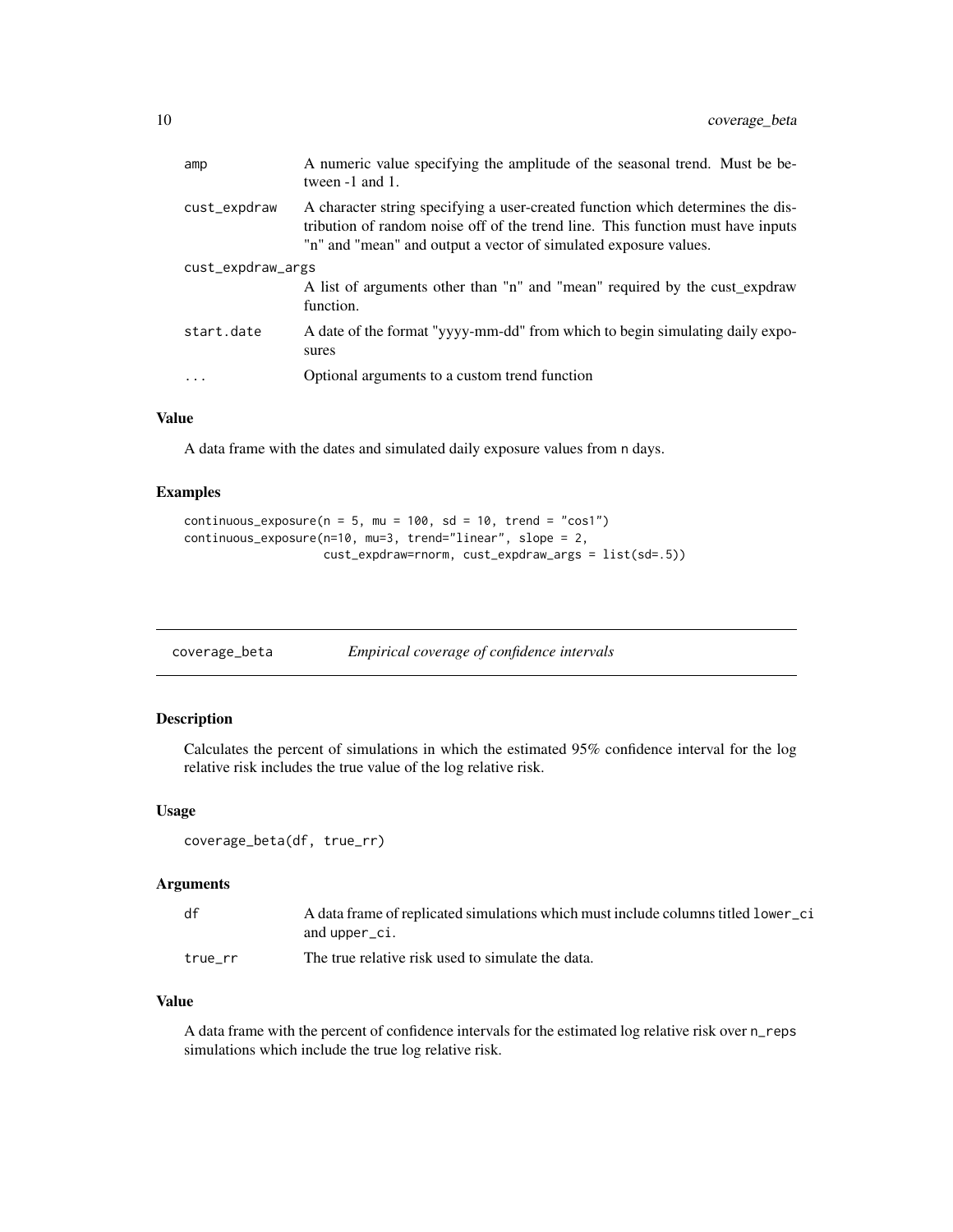#### <span id="page-10-0"></span>coverage\_plot 11

#### Examples

```
sims \le create_sims(n_reps = 10, n = 600, central = 100,
                    sd = 10, exposure_type = "continuous",exposure_trend = "cos1", exposure_slope=1,
                    exposure_amp = 0.6,
                    average_outcome = 20,
                    outcome_trend = "no trend",
                    rr = 1.01fits <- fit_mods(data = sims, custom_model = spline_mod,
                 custom_model_{args} = list(df_{year} = 1))
coverage_beta(df=fits, true_rr = 1.02)
```
coverage\_plot *Plot coverage of empirical confidence intervals*

#### Description

Plots the relative risk point estimates and their confidence intervals for model fit results for each simulation, compared to the true relative risk. This gives a visualization of the coverage of the specified method for the relative risk. The confidence intervals which do not contain the true relative risk appear in red. The input to this function should be either the output of [fit\\_mods](#page-21-1) or the second element of the output of [eesim](#page-18-1).

#### Usage

coverage\_plot(summarystats, true\_param)

#### **Arguments**

| summarystats | A list or data frame of summary statistics from many repetitions of a simulation.                   |
|--------------|-----------------------------------------------------------------------------------------------------|
|              | Must include columns titled Estimate, lower_ci, and upper_ci. This could                            |
|              | be the second object from the output of eesim, specified by using the format<br>$eesim_output[2]$ . |
| true_param   | The true value of the relative risk used to simulate the data.                                      |

#### Value

A plot displaying the coverage for the true value of the parameter by the confidence intervals resulting from each repetition of the simulation.

```
ex\_sim < -eesim(n\_reps = 100, n = 1000, central = 100, sd = 10,exposure_type = "continuous", average_outcome = 20, rr = 1.02,
          custom_model = spline_mod, custom_model_args = list(df_year = 1))
coverage_plot(ex_sim[[2]], true_param = 1.02)
```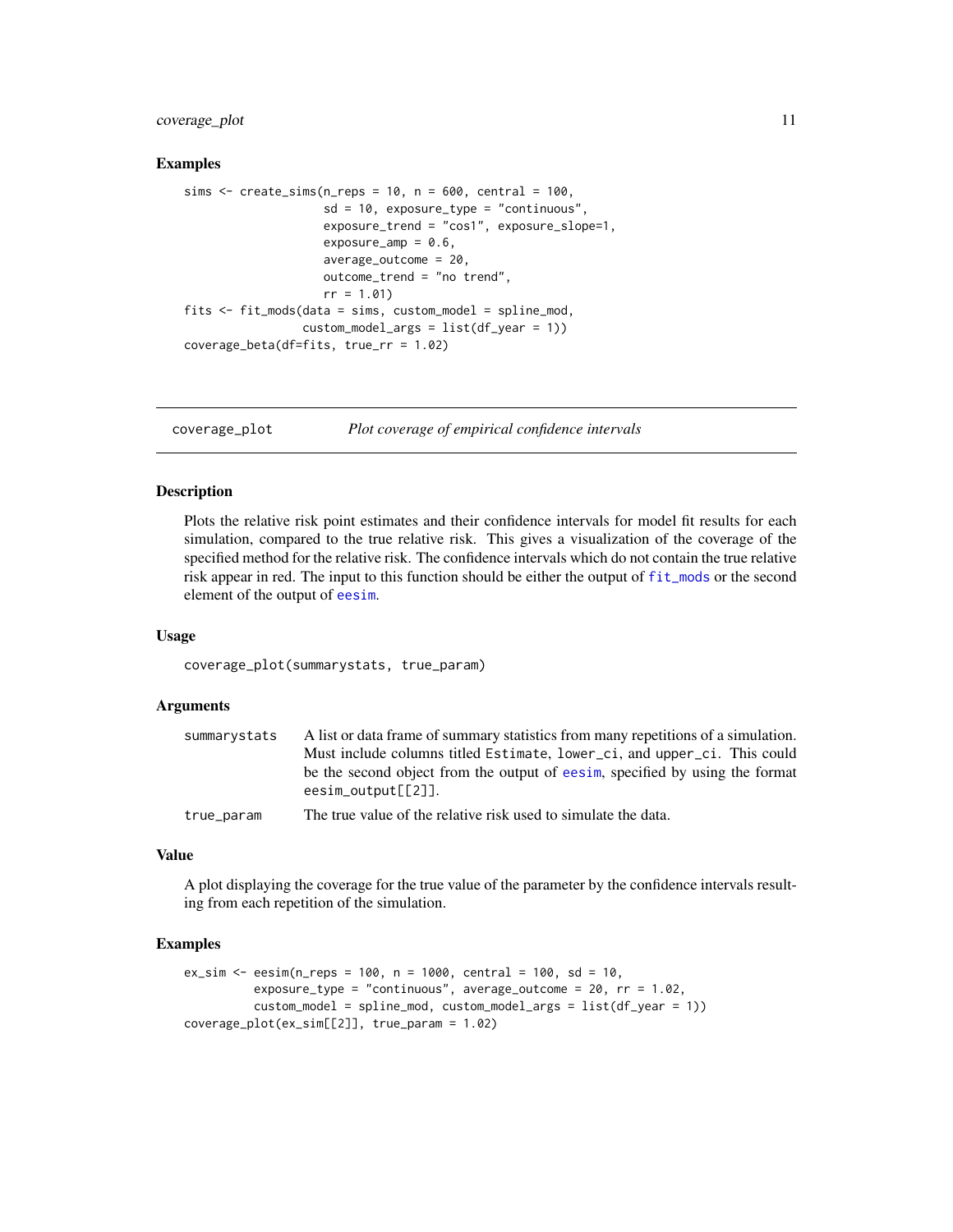<span id="page-11-1"></span><span id="page-11-0"></span>

Creates a time series of baseline outcome values. This function allows the user to input a custom function if desired to specify outcome trend.

#### Usage

```
create_baseline(n, average_baseline = NULL, trend = "no trend", slope = 1,
  amp = 0.6, cust_base_func = NULL, ...)
```
#### Arguments

| n                | A numeric value specifying the number of days for which to simulate data                                          |
|------------------|-------------------------------------------------------------------------------------------------------------------|
| average_baseline |                                                                                                                   |
|                  | A non-negative numeric value specifying the average outcome value over all<br>simulated days.                     |
| trend            | A character string that specifies the desired trend function. Options are:                                        |
|                  | • "no trend": No trend, either seasonal or long-term (default).                                                   |
|                  | • "cos1": A seasonal trend only.                                                                                  |
|                  | • "cos2": A seasonal trend with variable amplitude across years.                                                  |
|                  | • "cos3": A seasonal trend with steadily decreasing amplitude over time.                                          |
|                  | • "linear": A linear long-term trend with no seasonal trend.                                                      |
|                  | • "curvilinear": A curved long-term trend with no seasonal trend.                                                 |
|                  | • "cos1linear": A seasonal trend plus a linear long-term trend.                                                   |
|                  | See the package vignette for examples of the shapes of these trends.                                              |
| slope            | A numeric value specifying the slope of the trend, to be used with trend = "linear"<br>or trend = $"cos1linear".$ |
| amp              | A numeric value specifying the amplitude of the seasonal trend. Must be be-<br>tween -1 and 1.                    |
|                  | cust_base_func A R object name specifying a user-made custom function for baseline trend.                         |
| .                | Optional arguments to a custom baseline function                                                                  |
|                  |                                                                                                                   |

#### Value

A numeric vector of baseline outcome values

```
create_baseline(n = 5, average_baseline = 22, trend = "linear")
```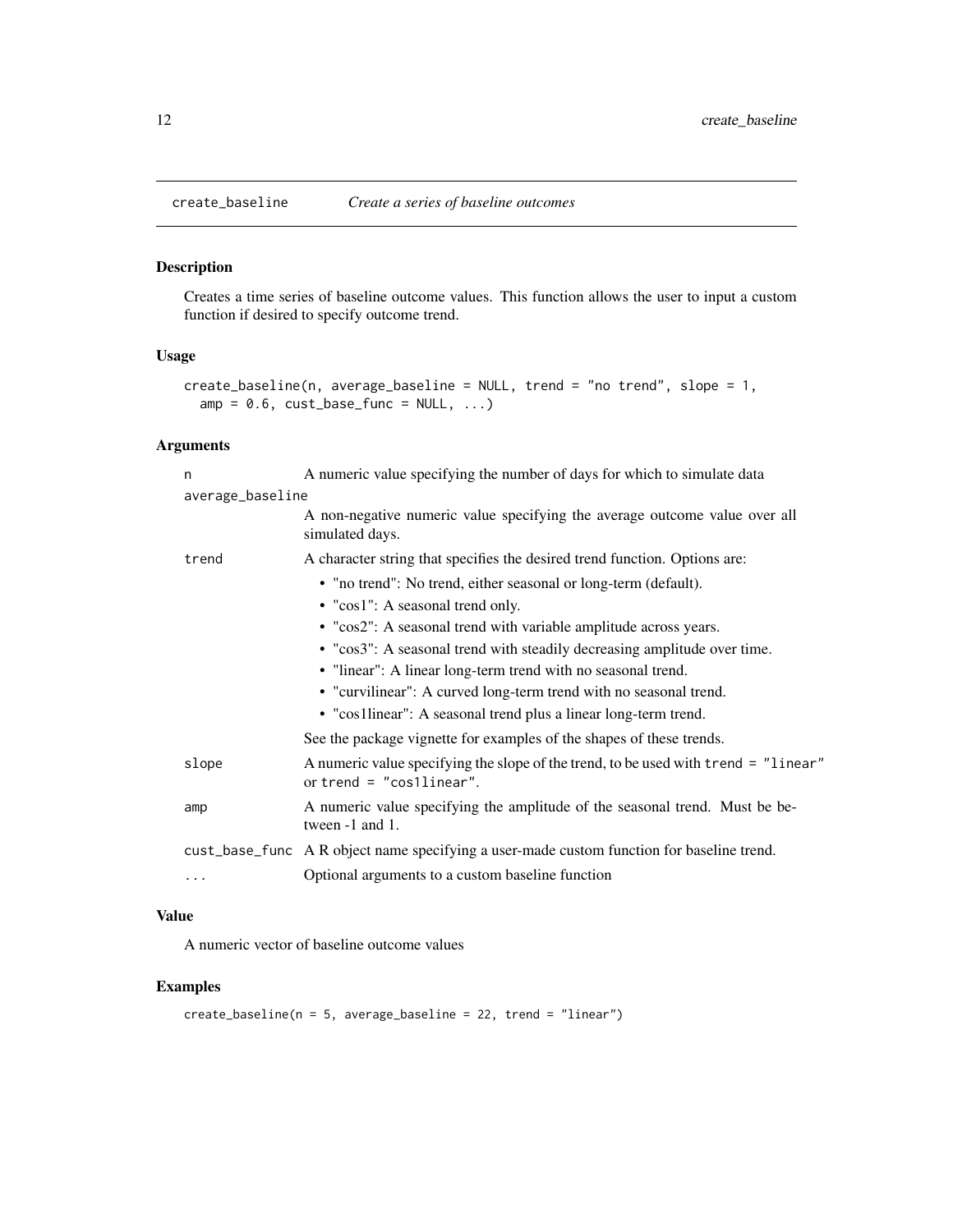<span id="page-12-0"></span>

Creates a vector of expected daily outcome count by relating exposure to baseline outcome values with the function:

$$
log(\lambda_t) = log(B_t) + log(RR) * X_t
$$

where  $\lambda_t$  is the expected outcome count on day t, B is the expected base outcome count on day  $t$  (incorporating long-term and seasonal trends, but not the influence of the exposure),  $RR$  is the relative risk of the outcome for a one-unit increase in exposure, and  $X_t$  is the simulated exposure on day t. The user may input a custom function to relate exposure, relative risk, and baseline.

#### Usage

```
create_lambda(baseline, exposure, rr, cust_lambda_func = NULL, ...)
```
#### Arguments

| baseline         | A non-negative numeric vector of baseline outcome values, typically the output<br>of create_baseline.                     |  |
|------------------|---------------------------------------------------------------------------------------------------------------------------|--|
| exposure         | A numeric vector of exposure values, typically the output of sim_exposure.                                                |  |
| rr               | A non-negative numeric value specifying the relative risk (i.e., the relative risk<br>per unit increase in the exposure). |  |
| cust_lambda_func |                                                                                                                           |  |
|                  | An R object name specifying a user-made custom function for relating baseline,<br>relative risk, and exposure             |  |
| $\ddotsc$        | Optional arguments for a custom lambda function                                                                           |  |
|                  |                                                                                                                           |  |

#### Value

A numeric vector of mean outcome values for each day in the simulation.

```
base <- create_baseline(n = 10, average_baseline = 22, trend = "linear",
                        slope = .4)
exp \le sim_exposure(n = 5, central = 100, sd = 10, amp = .6,
                    exposure_type = "continuous")
create_lambda(baseline = base, exposure = exp$x, rr = 1.01)
```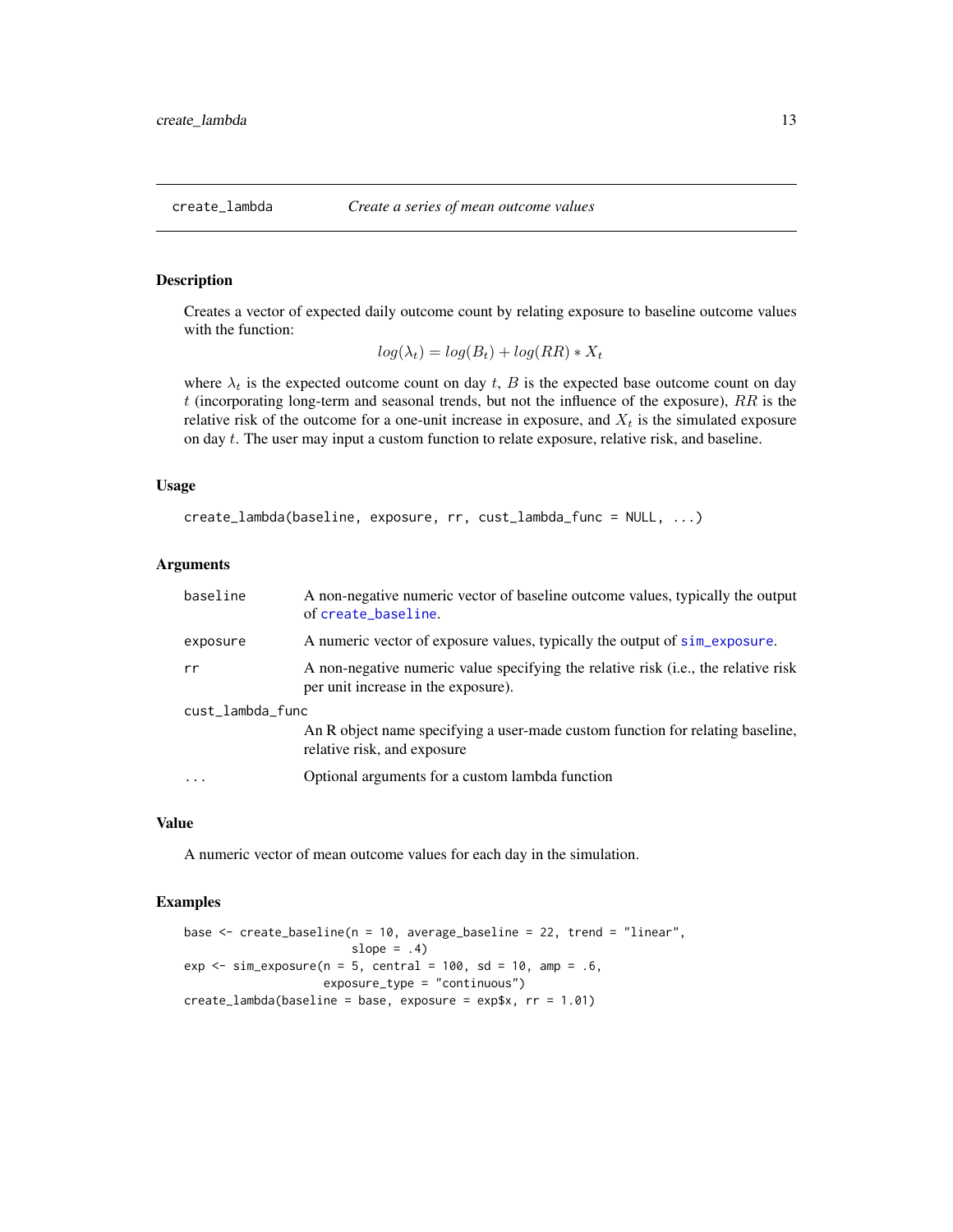Creates a collection of synthetic datasets that follow a set of user-specified conditions (e.g., exposure mean and variance, average daily outcome count, long-term and seasonal trends in exposure and outcome, association between exposure and outcome). These synthetic datasets can be used to investigate performance of a specific model or to estimate power or required sample size for a hypothetical study.

#### Usage

```
create_sims(n_reps, n, rr, central, average_outcome, sd = NULL, exposure_type,
  exposure_trend, exposure_slope = 1, exposure_amp = NULL,
  outcome_trend = NULL, outcome_slope = 1, outcome_amp = NULL,
  start.date = "2000-01-01", cust_exp_func = NULL, cust_exp_args = NULL,
  cust_expdraw = NULL, cust_expdraw_args = NULL, cust_base_func = NULL,
  cust_lambda_func = NULL, cust_base_args = NULL, cust_lambda_args = NULL,
  cust_outdraw = NULL, cust_outdraw_args = NULL)
```

| n_reps          | An integer specifying the number of datasets to simulate (e.g., $n_{res} = 1000$<br>would simulate one thousand time series datasets with the specified characteris-<br>tics, which can be used for a power analysis or to investigate the performance of<br>a proposed model).                                                                                                                            |
|-----------------|------------------------------------------------------------------------------------------------------------------------------------------------------------------------------------------------------------------------------------------------------------------------------------------------------------------------------------------------------------------------------------------------------------|
| n               | An integer specifying the number of days to simulate (e.g., $n = 365$ would<br>simulate a dataset with a year's worth of data).                                                                                                                                                                                                                                                                            |
| rr              | A non-negative numeric value specifying the relative risk (i.e., the relative risk<br>per unit increase in the exposure).                                                                                                                                                                                                                                                                                  |
| central         | A numeric value specifying the mean probability of exposure (for binary data)<br>or the mean exposure value (for continuous data).                                                                                                                                                                                                                                                                         |
| average_outcome |                                                                                                                                                                                                                                                                                                                                                                                                            |
|                 | A non-negative numeric value specifying the average daily outcome count.                                                                                                                                                                                                                                                                                                                                   |
| sd              | A non-negative numeric value giving the standard deviation of the exposure val-<br>ues from the exposure trend line (not the total standard deviation of the exposure<br>values).                                                                                                                                                                                                                          |
| exposure_type   | A character string specifying the type of exposure. Choices are "binary" or<br>"continuous".                                                                                                                                                                                                                                                                                                               |
| exposure_trend  | A character string specifying a seasonal and / or long-term trend for expected<br>mean exposure. See the vignette for eesim for examples of each option. The<br>shapes are based on those used in Bateson and Schwartz (1999). For trends with<br>a seasonal component, the amplitude of the seasonal trend can be customized<br>using the exposure_amp argument. For trends with a long-term pattern, the |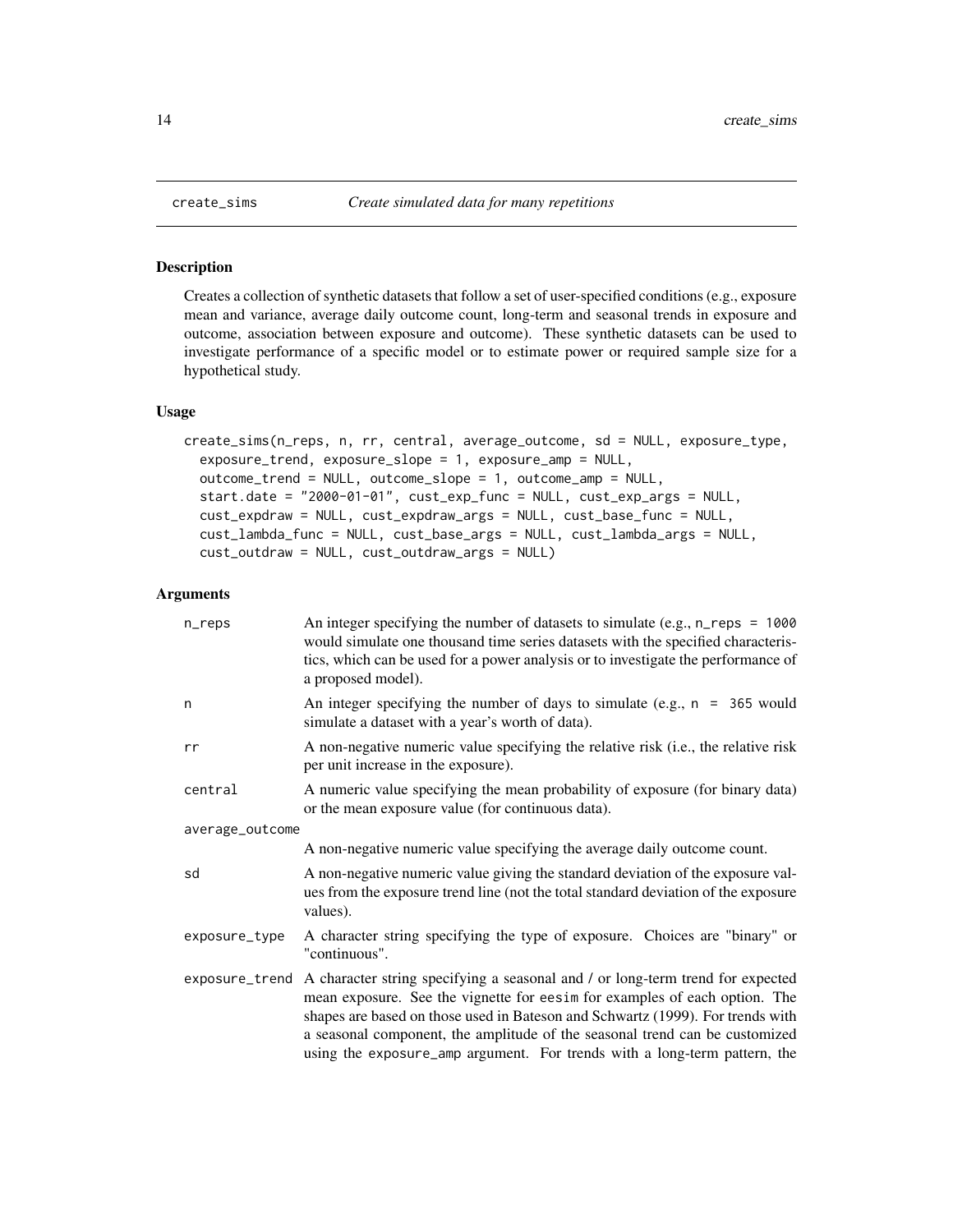slope of the long-term trend can be set using the exposure\_slope argument. If using the "monthly" option for a binary exposure, you must input a numeric vector of length 12 for the central argument that gives the probability of exposure for each month, starting in January and ending in December. Options for continuous exposure are:

- "no trend": No trend, either seasonal or long-term (default).
- "cos1": A seasonal trend only.
- "cos2": A seasonal trend with variable amplitude across years.
- "cos3": A seasonal trend with steadily decreasing amplitude over time.
- "linear": A linear long-term trend with no seasonal trend.
- "curvilinear": A curved long-term trend with no seasonal trend.
- "cos1linear": A seasonal trend plus a linear long-term trend.

Options for binary exposure are:

- "no trend": No trend, either seasonal or long-term (default).
- "cos1": A seasonal trend only.
- "cos2": A seasonal trend with variable amplitude across years.
- "cos3": A seasonal trend with steadily decreasing amplitude over time.
- "linear": A linear long-term trend with no seasonal trend.
- "monthly": Uses a user-specified probability of exposure for each month.
- exposure\_slope A numeric value specifying the linear slope of the exposure, to be used with exposure\_trend = "linear" or exposure\_trend = "cos1linear". The default value is 1. Positive values will generate data with an increasing expected value over the years while negative values will generate data with decreasing expected value over the years.
- exposure\_amp A numeric value specifying the amplitude of the exposure trend. Must be between -1 and 1 for continuous exposure or between -0.5 and 0.5 for binary exposure. Positive values will simulate a pattern with higher values at the time of the year of the start of the dataset (typically January) and lowest values six months following that (typically July). Negative values can be used to simulate a trend with lower values at the time of year of the start of the dataset and higher values in the opposite season.
- outcome\_trend A character string specifying the seasonal trend in health outcomes. Options are the same as for continuous exposure data.

outcome\_slope A numeric value specifying the linear slope of the outcome trend, to be used with outcome\_trend = "linear" or outcome\_trend = "cos1linear". The default value is 1. Positive values will generate data with an increasing expected value over the years while negative values will generate data with decreasing expected value over the years.

- outcome\_amp A numeric value specifying the amplitude of the outcome trend. Must be between -1 and 1.
- start.date A date of the format "yyyy-mm-dd" from which to begin simulating daily exposures
- cust\_exp\_func An R object name specifying the name of a custom trend function to generate exposure data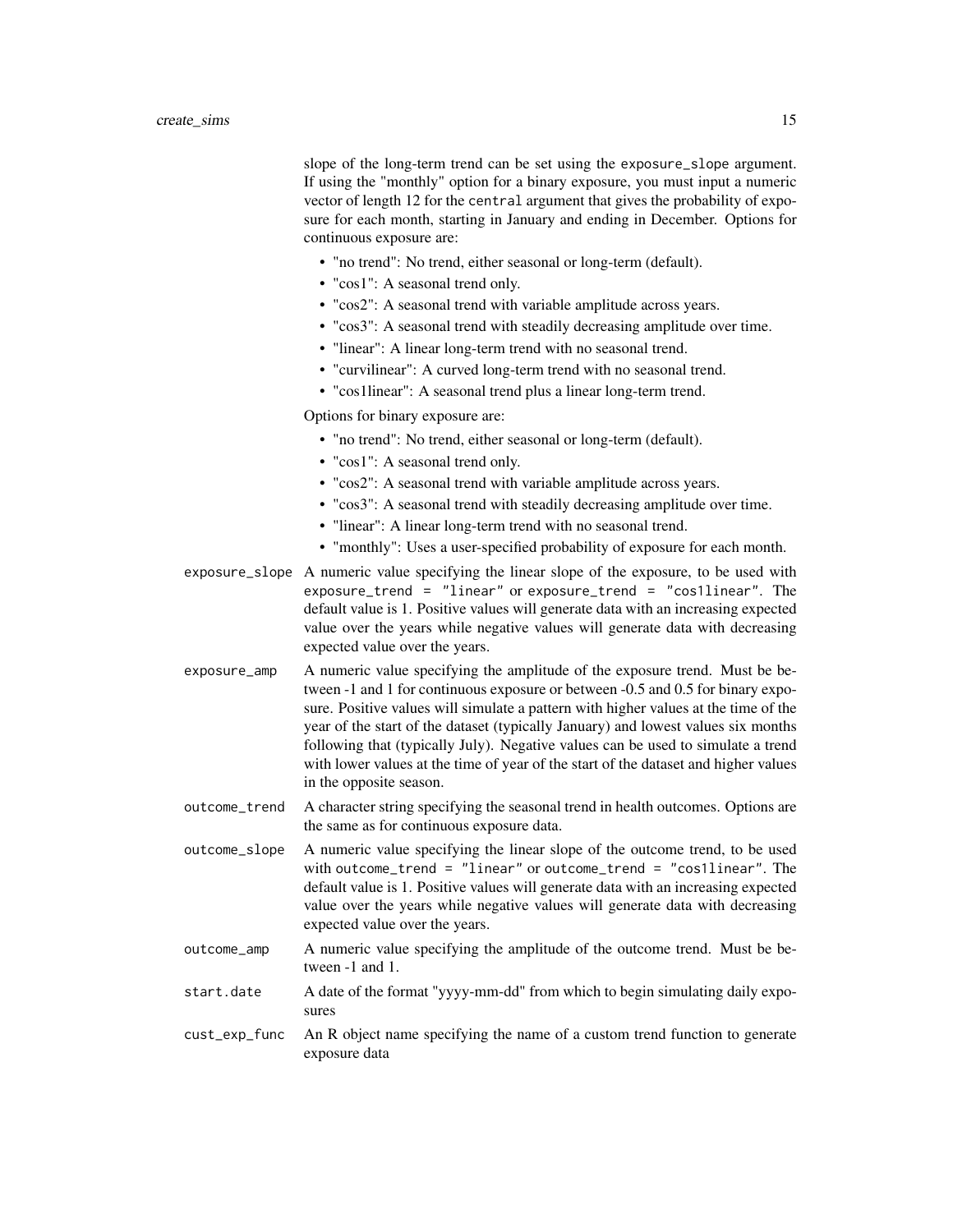| cust_exp_args     | A list of arguments and their values for the user-specified custom exposure func-<br>tion.                                                                                                                                                                                                                                                        |  |
|-------------------|---------------------------------------------------------------------------------------------------------------------------------------------------------------------------------------------------------------------------------------------------------------------------------------------------------------------------------------------------|--|
| cust_expdraw      | An R object specifying a user-created function which determines the distribu-<br>tion of random noise off of the trend line. This function must have inputs n<br>and prob for a binary exposure function and inputs n and mean for a continu-<br>ous exposure function. The custom function must output a vector of simulated<br>exposure values. |  |
| cust_expdraw_args |                                                                                                                                                                                                                                                                                                                                                   |  |
|                   | A list of arguments other than n required by the cust_expdraw function.                                                                                                                                                                                                                                                                           |  |
|                   | cust_base_func A R object name specifying a user-made custom function for baseline trend.                                                                                                                                                                                                                                                         |  |
| cust_lambda_func  |                                                                                                                                                                                                                                                                                                                                                   |  |
|                   | An R object name specifying a user-made custom function for relating baseline,<br>relative risk, and exposure                                                                                                                                                                                                                                     |  |
|                   | cust_base_args A list of arguments and their values used in the user-specified custom baseline<br>function                                                                                                                                                                                                                                        |  |
| cust_lambda_args  |                                                                                                                                                                                                                                                                                                                                                   |  |
|                   | A list of arguments and their values used in the user-specified custom lambda<br>function                                                                                                                                                                                                                                                         |  |
| cust_outdraw      | An R object name specifying a user-created function to randomize the outcome<br>values off of the baseline for outcome values. This function must take inputs n<br>and lambda and output a vector of outcome values.                                                                                                                              |  |
| cust_outdraw_args |                                                                                                                                                                                                                                                                                                                                                   |  |
|                   | A list of arguments besides n passed to the user-created custom outcome draw<br>function.                                                                                                                                                                                                                                                         |  |

### Value

A list object of length n\_rep, in which each list element is one of the synthetic datasets simulated under the input conditions. Each synthetic dataset includes columns for for date (date), daily exposure (x), and daily outcome count (outcome).

#### References

Bateson TF, Schwartz J. 1999. Control for seasonal variation and time trend in case-crossover studies of acute effects of environmental exposures. Epidemiology 10(4):539-544.

```
create_sims(n_reps=3, n=100, central = 100, sd = 10,
            exposure_type="continuous", exposure_trend = "cos1",
            exposure_amp = .6, average_outcome = 22,
            outcome_trend = "no trend", outcome_amp = .6, rr = 1.01)
```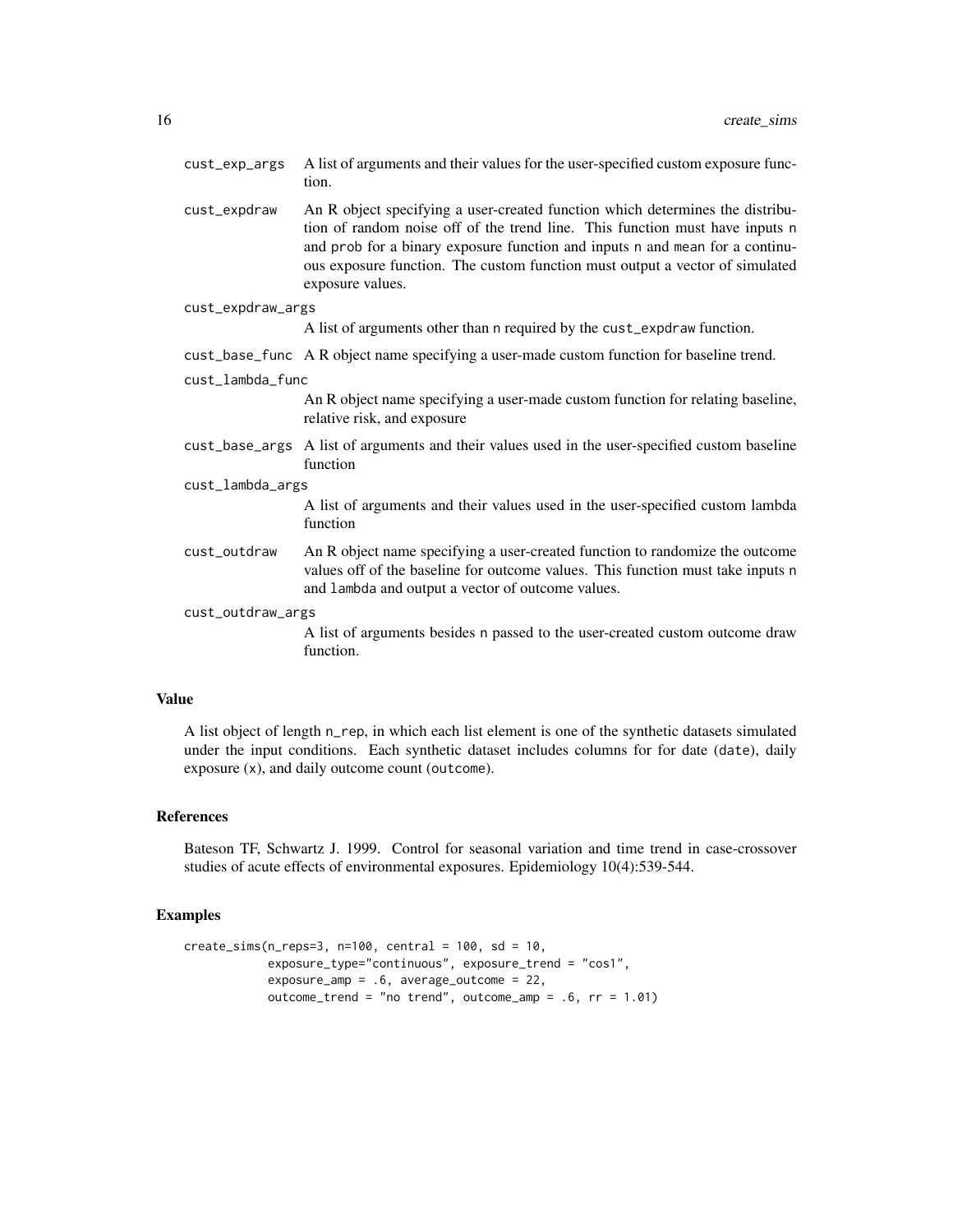<span id="page-16-0"></span>Example of a custom baseline function that can be passed to [eesim](#page-18-1) or [power\\_calc](#page-24-2). By default, this function pulls smoothed data from the chicagoNMMAPS data set in the dlnm package. The user may also input a different data set from which to pull data. The function uses a smoothed function of this observed data as the underlying baseline outcome trend in simulating data.

#### Usage

```
custom_baseline(n, df = dlnm::chicagoNMMAPS, outcome_type = "cvd",
  start.date = "2000-01-01")
```
#### Arguments

| n            | A numeric value specifying the number of days for which to obtain an exposure<br>value.                                                                         |
|--------------|-----------------------------------------------------------------------------------------------------------------------------------------------------------------|
| df           | Data frame from which to pull exposure values.                                                                                                                  |
| outcome_type | A character string specifying the desired health outcome metric. Options are:                                                                                   |
|              | $\bullet$ "death"<br>$\bullet$ "cvd"<br>$\bullet$ "resp"                                                                                                        |
|              | (Note: These are the column names for outcome counts in the observed data.)                                                                                     |
| start.date   | A date of the format "yyyy-mm-dd" from which to begin pulling exposure val-<br>ues. Dates in the Chicago NMMAPS data set are from 1987-01-01 to 2000-12-<br>31. |

#### Value

A data frame with one column for date and one column for baseline outcome values.

```
custom_baseline(n = 5)
custom_baseline(n = 5, outcome_type = "death")
```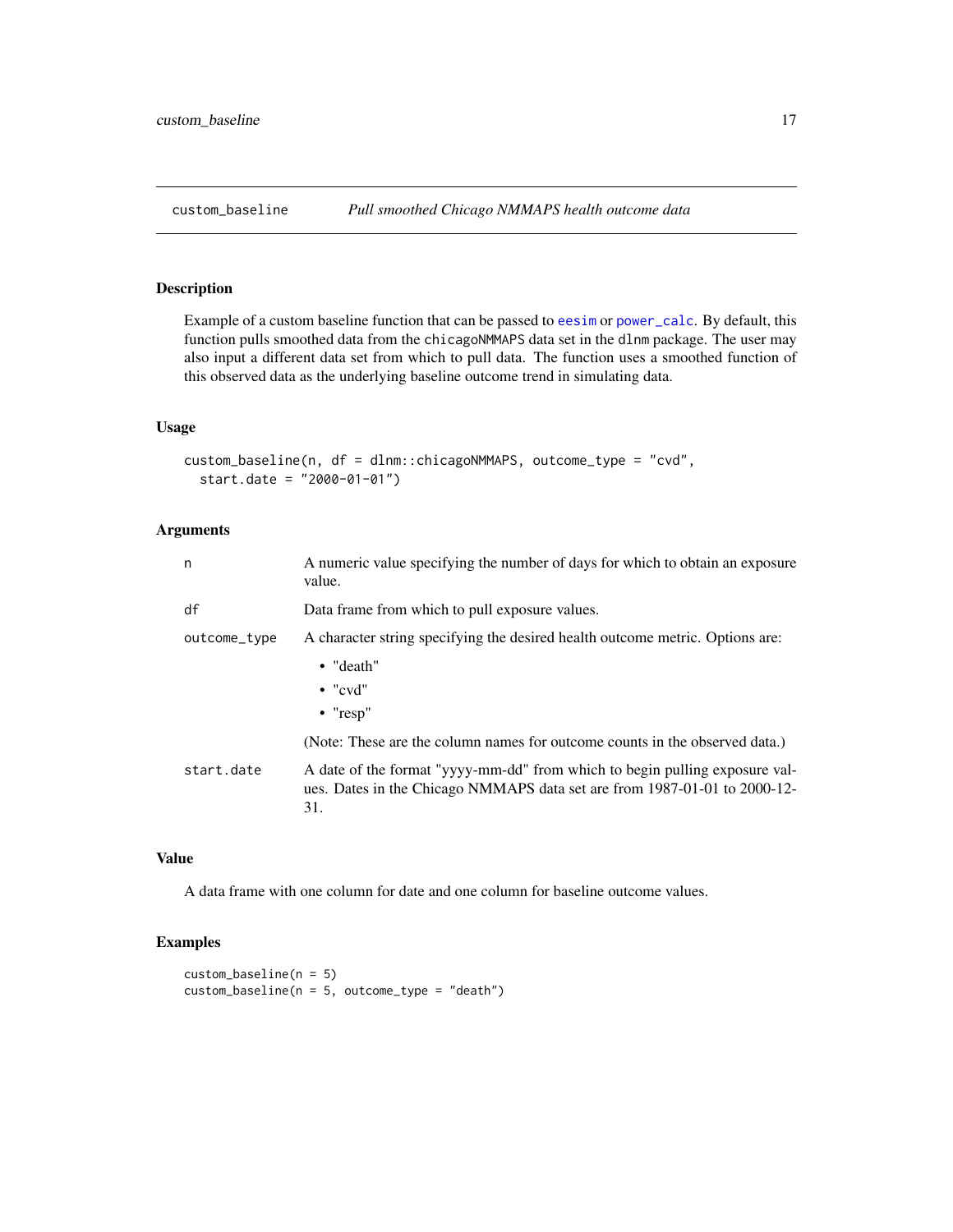<span id="page-17-0"></span>

Example of a custom exposure function that can be passed to [eesim](#page-18-1) or [power\\_calc](#page-24-2). By default, this function pulls exposure data from the Chicago NMMAPS data set in the dlnm package. The user may specify a different data set from which to pull exposure values.

#### Usage

```
custom_exposure(n, df = dlnm::chicagoNMMAPS, metric = "temp",
  start.date = NULL)
```
#### Arguments

| n          | A numeric value specifying the number of days for which to obtain an exposure<br>value.                                                                         |
|------------|-----------------------------------------------------------------------------------------------------------------------------------------------------------------|
| df         | Data frame from which to pull exposure values.                                                                                                                  |
| metric     | A character string specifying the desired exposure metric. Options are:                                                                                         |
|            | $\bullet$ "temp"                                                                                                                                                |
|            | $\bullet$ "dptp"                                                                                                                                                |
|            | $\bullet$ "rhum"                                                                                                                                                |
|            | $\bullet$ "pm10"                                                                                                                                                |
|            | $\cdot$ " $\sigma$ 3"                                                                                                                                           |
|            | (Note: These are the column names for exposure measurements in the observed<br>data.)                                                                           |
| start.date | A date of the format "yyyy-mm-dd" from which to begin pulling exposure val-<br>ues. Dates in the Chicago NMMAPS data set are from 1987-01-01 to 2000-12-<br>31. |

#### Value

A numeric vector of length n giving exposure values.

```
custom\_expasure(n = 5, metric = "temp", start.date = "2000-01-01")
```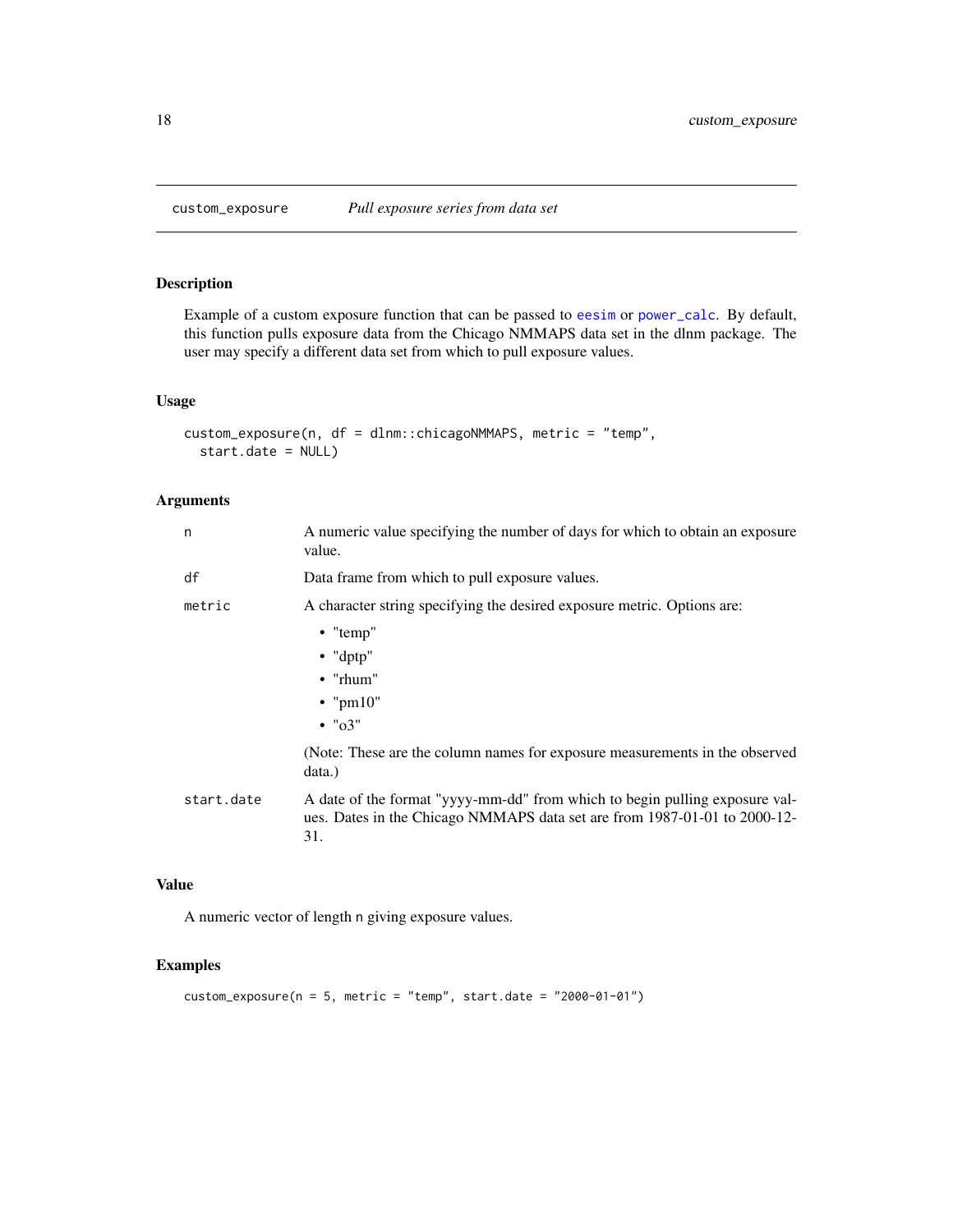<span id="page-18-1"></span><span id="page-18-0"></span>

Generates synthetic time series datasets relevant for environmental epidemiology studies and tests performance of a model on that simulated data. Datasets can be generated with seasonal and longterm trends in either exposure or outcome. Binary or continuous outcomes can be simulated or incorporated from observed datasets. The function includes extensive options for customizing each step of the simulation process; see the eesim vignette for more details and examples.

#### Usage

```
eesim(n_reps, n, rr, exposure_type, custom_model, central = NULL, sd = NULL,
  exposure_trend = "no trend", exposure_slope = NULL, exposure_amp = NULL,
  average_outcome = NULL, outcome_trend = "no trend",
 outcome_slope = NULL, outcome_amp = NULL, start.date = "2000-01-01",
  cust_exp_func = NULL, cust_exp_args = NULL, cust_expdraw = NULL,
  cust_expdraw_args = NULL, cust_base_func = NULL,
  cust_lambda_func = NULL, cust_base_args = NULL, cust_lambda_args = NULL,
  cust_outdraw = NULL, cust_outdraw_args = NULL, custom_model_args = NULL)
```

| n_reps        | An integer specifying the number of datasets to simulate (e.g., $n_{res} = 1000$<br>would simulate one thousand time series datasets with the specified characteris-<br>tics, which can be used for a power analysis or to investigate the performance of<br>a proposed model).                                                              |
|---------------|----------------------------------------------------------------------------------------------------------------------------------------------------------------------------------------------------------------------------------------------------------------------------------------------------------------------------------------------|
| n             | An integer specifying the number of days to simulate (e.g., $n = 365$ would<br>simulate a dataset with a year's worth of data).                                                                                                                                                                                                              |
| rr            | A non-negative numeric value specifying the relative risk (i.e., the relative risk<br>per unit increase in the exposure).                                                                                                                                                                                                                    |
| exposure_type | A character string specifying the type of exposure. Choices are "binary" or<br>"continuous".                                                                                                                                                                                                                                                 |
| custom_model  | The object name of an R function that defines the code that will be used to fit<br>the model. This object name should not be in quotations. See Details for more.                                                                                                                                                                            |
| central       | A numeric value specifying the mean probability of exposure (for binary data)<br>or the mean exposure value (for continuous data).                                                                                                                                                                                                           |
| sd            | A non-negative numeric value giving the standard deviation of the exposure val-<br>ues from the exposure trend line (not the total standard deviation of the exposure<br>values).                                                                                                                                                            |
|               | exposure_trend A character string specifying a seasonal and / or long-term trend for expected<br>mean exposure. See the vignette for eesim for examples of each option. The<br>shapes are based on those used in Bateson and Schwartz (1999). For trends with<br>a seasonal component, the amplitude of the seasonal trend can be customized |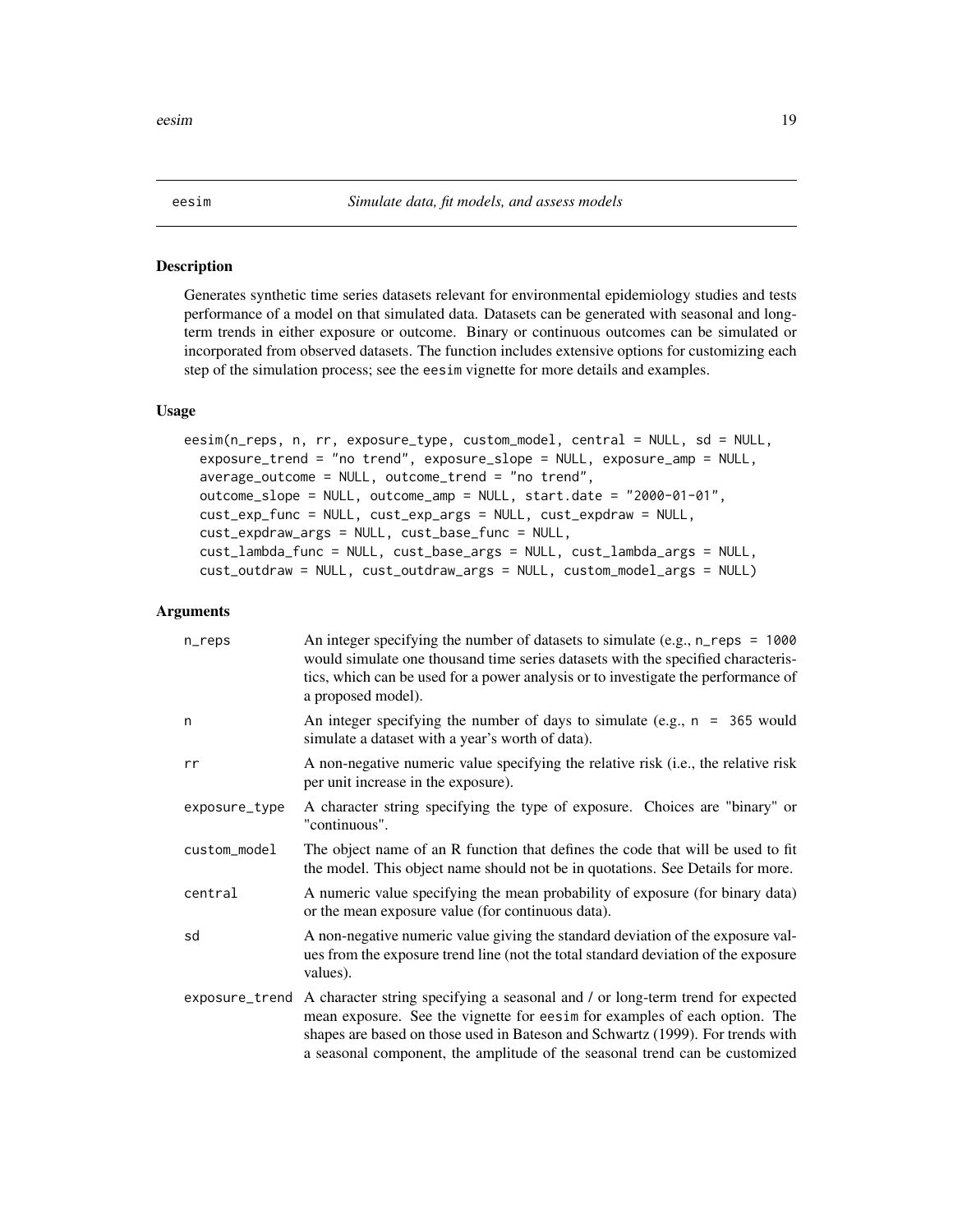using the exposure\_amp argument. For trends with a long-term pattern, the slope of the long-term trend can be set using the exposure\_slope argument. If using the "monthly" option for a binary exposure, you must input a numeric vector of length 12 for the central argument that gives the probability of exposure for each month, starting in January and ending in December. Options for continuous exposure are:

- "no trend": No trend, either seasonal or long-term (default).
- "cos1": A seasonal trend only.
- "cos2": A seasonal trend with variable amplitude across years.
- "cos3": A seasonal trend with steadily decreasing amplitude over time.
- "linear": A linear long-term trend with no seasonal trend.
- "curvilinear": A curved long-term trend with no seasonal trend.
- "cos1linear": A seasonal trend plus a linear long-term trend.

Options for binary exposure are:

- "no trend": No trend, either seasonal or long-term (default).
- "cos1": A seasonal trend only.
- "cos2": A seasonal trend with variable amplitude across years.
- "cos3": A seasonal trend with steadily decreasing amplitude over time.
- "linear": A linear long-term trend with no seasonal trend.
- "monthly": Uses a user-specified probability of exposure for each month.

exposure\_slope A numeric value specifying the linear slope of the exposure, to be used with exposure\_trend = "linear" or exposure\_trend = "cos1linear". The default value is 1. Positive values will generate data with an increasing expected value over the years while negative values will generate data with decreasing expected value over the years.

exposure\_amp A numeric value specifying the amplitude of the exposure trend. Must be between -1 and 1 for continuous exposure or between -0.5 and 0.5 for binary exposure. Positive values will simulate a pattern with higher values at the time of the year of the start of the dataset (typically January) and lowest values six months following that (typically July). Negative values can be used to simulate a trend with lower values at the time of year of the start of the dataset and higher values in the opposite season.

average\_outcome

A non-negative numeric value specifying the average daily outcome count.

- outcome\_trend A character string specifying the seasonal trend in health outcomes. Options are the same as for continuous exposure data.
- outcome\_slope A numeric value specifying the linear slope of the outcome trend, to be used with outcome\_trend = "linear" or outcome\_trend = "cos1linear". The default value is 1. Positive values will generate data with an increasing expected value over the years while negative values will generate data with decreasing expected value over the years.
- outcome\_amp A numeric value specifying the amplitude of the outcome trend. Must be between -1 and 1.
- start.date A date of the format "yyyy-mm-dd" from which to begin simulating daily exposures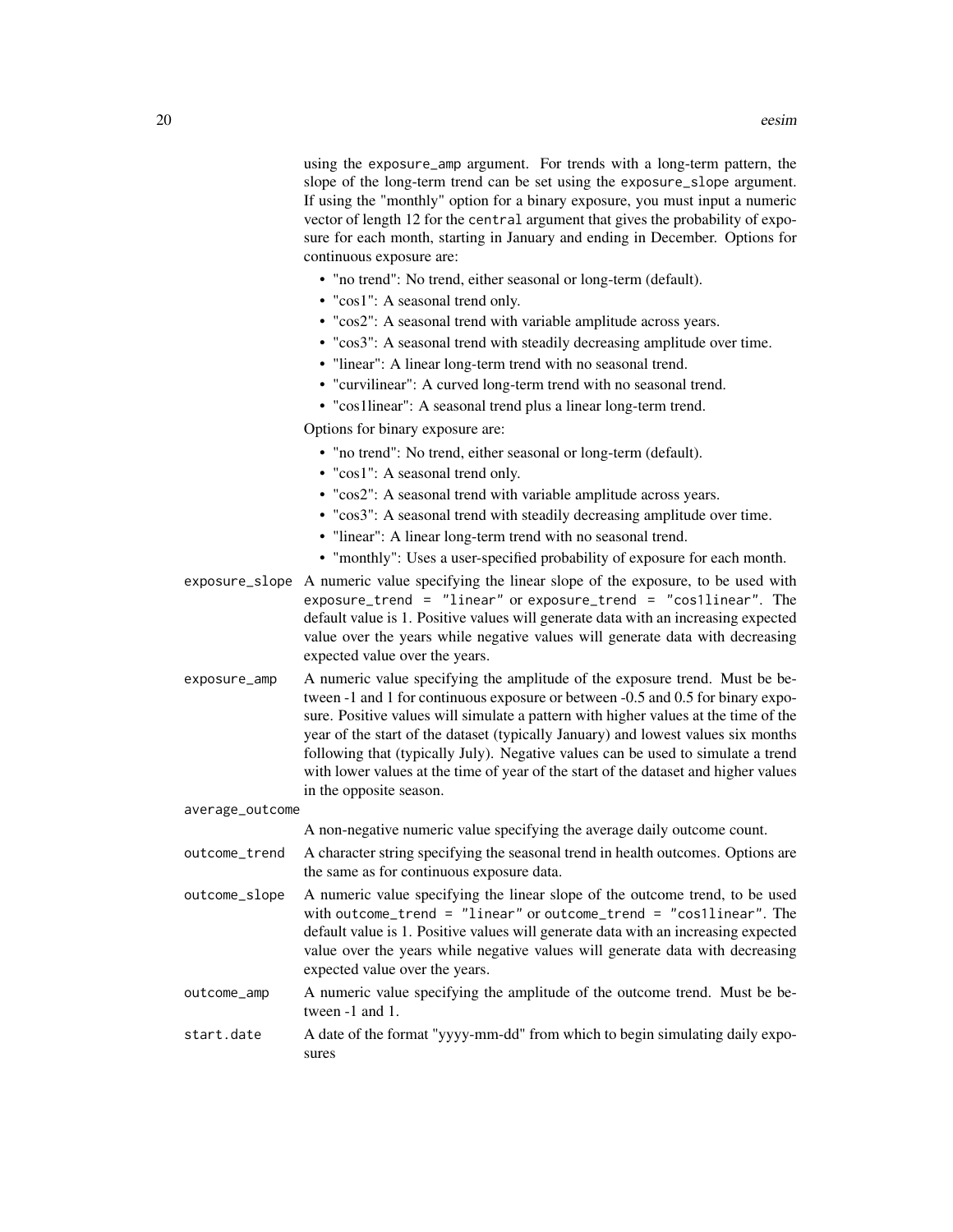<span id="page-20-0"></span>

| cust_exp_func     | An R object name specifying the name of a custom trend function to generate<br>exposure data                                                                                                                                                                                                                                                      |  |
|-------------------|---------------------------------------------------------------------------------------------------------------------------------------------------------------------------------------------------------------------------------------------------------------------------------------------------------------------------------------------------|--|
| cust_exp_args     | A list of arguments and their values for the user-specified custom exposure func-<br>tion.                                                                                                                                                                                                                                                        |  |
| cust_expdraw      | An R object specifying a user-created function which determines the distribu-<br>tion of random noise off of the trend line. This function must have inputs n<br>and prob for a binary exposure function and inputs n and mean for a continu-<br>ous exposure function. The custom function must output a vector of simulated<br>exposure values. |  |
| cust_expdraw_args |                                                                                                                                                                                                                                                                                                                                                   |  |
|                   | A list of arguments other than n required by the cust_expdraw function.                                                                                                                                                                                                                                                                           |  |
| cust_lambda_func  | cust_base_func A R object name specifying a user-made custom function for baseline trend.                                                                                                                                                                                                                                                         |  |
|                   | An R object name specifying a user-made custom function for relating baseline,                                                                                                                                                                                                                                                                    |  |
|                   | relative risk, and exposure                                                                                                                                                                                                                                                                                                                       |  |
|                   | cust_base_args A list of arguments and their values used in the user-specified custom baseline<br>function                                                                                                                                                                                                                                        |  |
| cust_lambda_args  |                                                                                                                                                                                                                                                                                                                                                   |  |
|                   | A list of arguments and their values used in the user-specified custom lambda<br>function                                                                                                                                                                                                                                                         |  |
| cust_outdraw      | An R object name specifying a user-created function to randomize the outcome<br>values off of the baseline for outcome values. This function must take inputs n<br>and lambda and output a vector of outcome values.                                                                                                                              |  |
| cust_outdraw_args |                                                                                                                                                                                                                                                                                                                                                   |  |
|                   | A list of arguments besides n passed to the user-created custom outcome draw<br>function.                                                                                                                                                                                                                                                         |  |
| custom_model_args |                                                                                                                                                                                                                                                                                                                                                   |  |
|                   | A list of arguments and their values for a custom model. These arguments are<br>passed through to the function specified with custom_model.                                                                                                                                                                                                       |  |

#### Value

A list object with three elements:

- simulated\_datasets: A list of length n\_reps, in which each element is a data frame with one of the simulated time series datasets, created according to the specifications set by the user.
- indiv\_performance: A dataframe with one row per simulated dataset (i.e., total number of rows equal to n\_reps). Each row gives the results of fitting the specified model to one of the simulated datasets. See [fit\\_mods](#page-21-1) for more on this output.
- overall\_performance: A one-row dataframe with overall performance summaries from fitting the specified model to the synthetic datasets. See [check\\_sims](#page-7-1) for more on this output.

#### References

Bateson TF, Schwartz J. 1999. Control for seasonal variation and time trend in case-crossover studies of acute effects of environmental exposures. Epidemiology 10(4):539-544.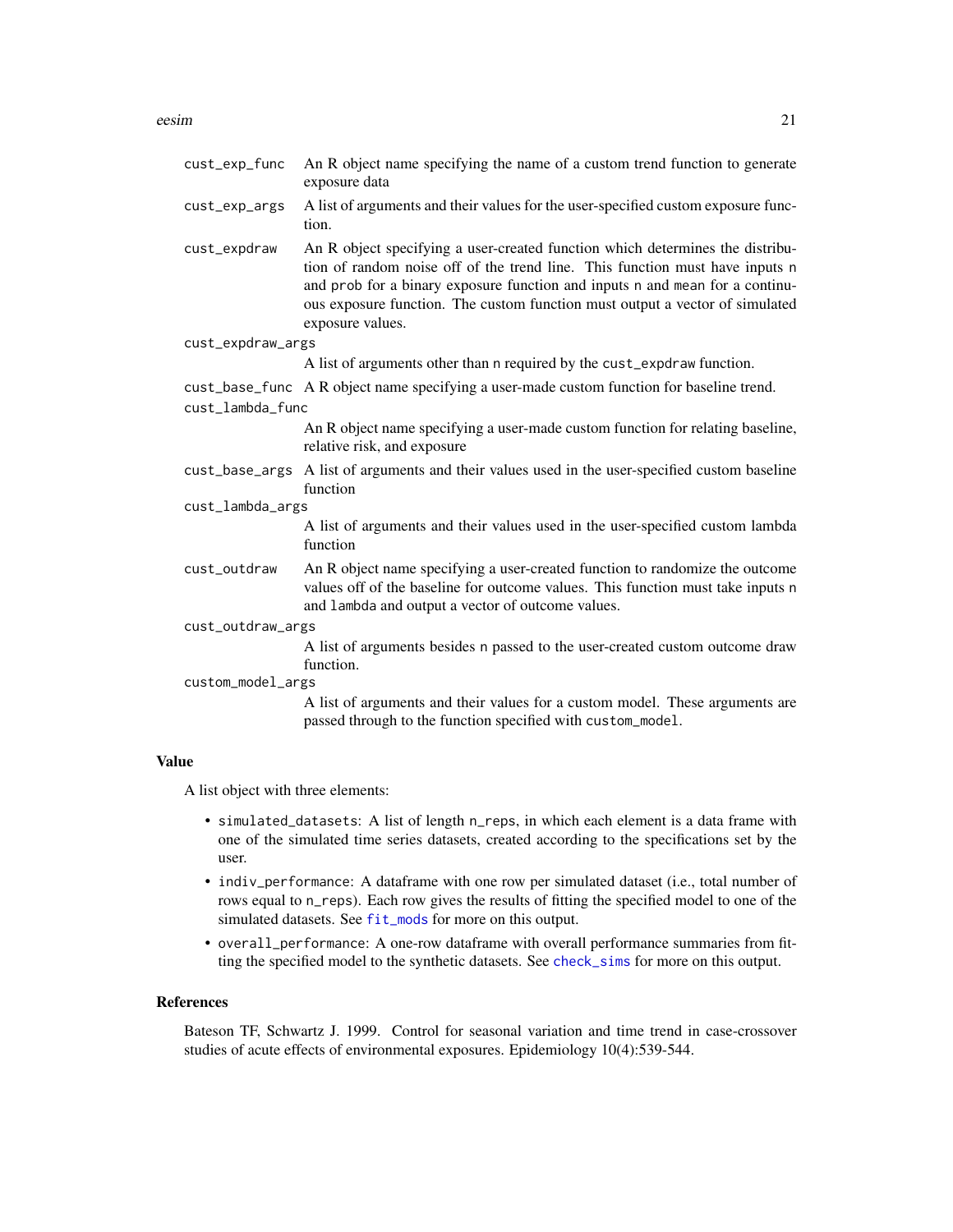#### Examples

```
# Run a simulation for a continuous exposure (mean = 100, standard
# deviation after long-term and seasonal trends = 10) that increases
# risk of a count outcome by 0.1% per unit increase, where the average
# daily outcome is 22 per day. The exposure outcome has a seasonal trend,
# with higher values in the winter, while the outcome has no seasonal
# or long-term trends beyond those introduced through effects from the
# exposure. The simulated data are fit with a model defined by the 'spline_mod'
# function (also in the `eesim` package), with its `df_year` argument set to 7.
sims \leq eesim(n_reps = 3, n = 5 * 365, central = 100, sd = 10,
      exposure_type = "continuous", exposure_trend = "cos3",
      exposure_amp = .6, average_outcome = 22, rr = 1.001,
     custom_model = spline_mod, custom_model_args = list(df_year = 7))
names(sims)
sims[[2]]
sims[[3]]
```
<span id="page-21-1"></span>fit\_mods *Fit a model to simulated datasets*

#### Description

Fits a specified model to each of the simulated datasets and returns a dataframe summarizing results from fitting the model to each dataset, including the estimated effect and the estimated standard error for that estimated effect. The model is specified through a user-created R function, which must take specific input and return output in a specific format. For more details, see the parameter definitions, the Details section, and the vignette for the eesim package.

#### Usage

```
fit_mods(data, custom_model = NULL, custom_model_args = list())
```

| data              | A list of simulated data sets. Each simulated dataset must include a column<br>called x with daily exposure values and a column called outcome with daily<br>outcome values. Typically, this will be the outcome from create_sims. |  |
|-------------------|------------------------------------------------------------------------------------------------------------------------------------------------------------------------------------------------------------------------------------|--|
| custom_model      | The object name of an R function that defines the code that will be used to fit<br>the model. This object name should not be in quotations. See Details for more.                                                                  |  |
| custom_model_args |                                                                                                                                                                                                                                    |  |
|                   | A list of arguments and their values for a custom model. These arguments are<br>passed through to the function specified with custom_model.                                                                                        |  |

<span id="page-21-0"></span>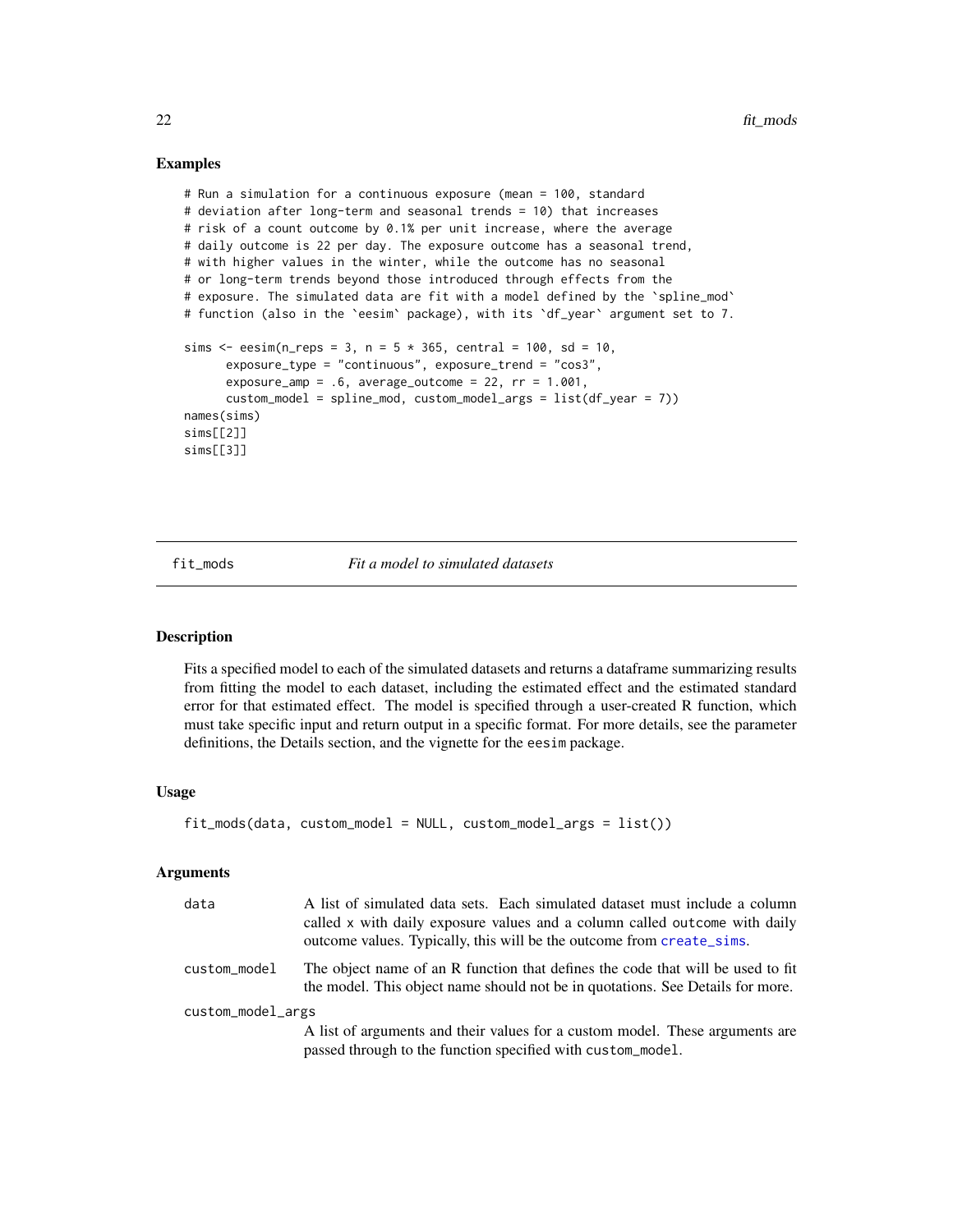#### <span id="page-22-0"></span>format\_out 23

#### Details

The function specified by the custom\_model argument should be a user-created function that inputs a data frame with columns named "x" for exposure values and "outcome" for outcome values. The function must output a data frame with columns called Estimate, Std. Error, t value,  $Pr(>\vert t \vert)$ , 2.5%, and 97.5%. Note that these columns are the output from summary and confint for models fit using a glm call. You may use the function format\_out from eesim within your function to produce output with these columns if this model is fit using glm or something similar. For more details and examples, see the vignette for eesim.

#### Value

A data frame in which each row gives the results from the model-fitting function run on one of the simulated datasets input to the function as the data object. The returned data frame has one row per simulated dataset and the following columns:

- Estimate: The estimated  $\beta$  (log relative risk) as estimated by the model specified with custom\_model.
- Std. Error: The standard error for the estimated  $\beta$ .
- t. value: The test statistic for a test of the null hypothesis  $\beta = 0$ .
- p. value: The p-value for a test of the null hypothesis  $\beta = 0$ .
- lower\_ci: The lower value in the 95% confidence interval estimated for  $\beta$ .
- upper\_ci: The upper value in the 95% confidence interval estimated for  $\beta$ .

#### Examples

```
# Create a set of simulated datasets and then fit the model defined in 'spline_mod' to
# all datasets, using the argument `df_year = 7` in the call to `spline_mod`. The `spline_mod`
# function is included in the `eesim` package and can be investigating by calling the function
# name without parentheses (i.e., `spline_mod`).
sims \le - create_sims(n_reps = 10, n = 5 * 365, central = 100, sd = 10,
            exposure_type = "continuous", exposure_trend = "cos1",
            exposure_amp = .6, average_outcome = 22,
            outcome_trend = "no trend", outcome_amp = .6, rr = 1.01)
fit_mods(data = sims, custom_model = spline_mod, custom_model_args = list(df_year = 7))
```

| ormat out <sup>.</sup> |  |
|------------------------|--|
|------------------------|--|

format\_out *Format output for custom model to use in eesim*

#### **Description**

Formats the output within a modeling function to be used in a call to [eesim](#page-18-1) when the model is fit using glm or something similar.

#### Usage

format\_out(mod)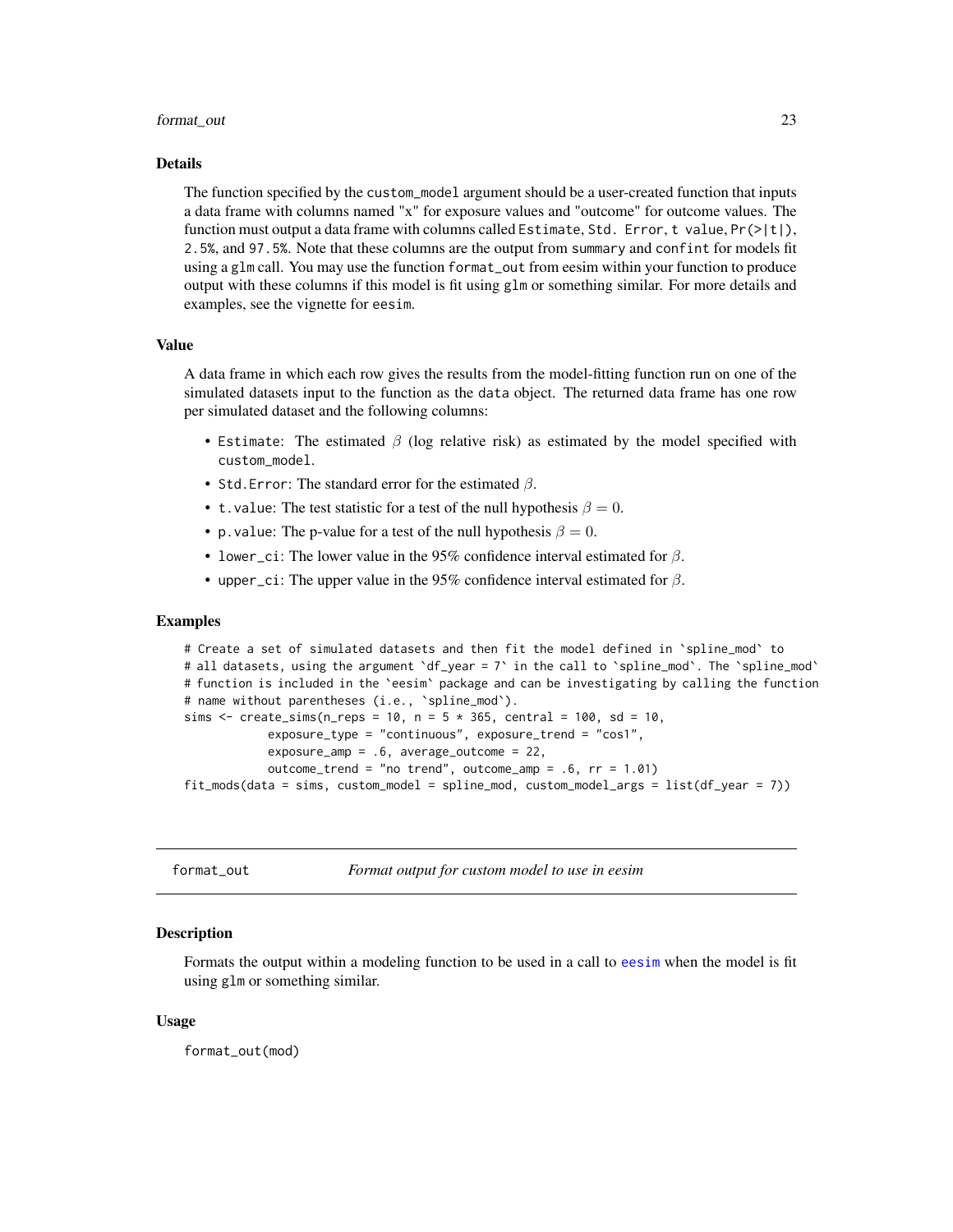#### Arguments

mod A model object from lm, glm, etc.

#### Value

Output with the correct values and column names needed for a modeling function to pass to [eesim](#page-18-1).

#### Examples

```
dat <- data.frame(x=rnorm(1000, 0, 1), outcome = rnorm(1000, 5, 1))
lin_mod <- lm(outcome~x, data=dat)
format_out(lin_mod)
```
<span id="page-23-1"></span>mean\_beta *Average Estimated Coefficient*

#### **Description**

This function gives the mean value of the estimated log relative risks  $(\hat{\beta}s)$  and the mean of the estimated relative risk values over the n simulations.

#### Usage

mean\_beta(df)

#### Arguments

df A data frame of replicated simulations which must include a column titled "Estimate" with the effect estimate from the fitted model.

#### Value

A data frame with the mean estimated log relative risk and mean estimated relative risk. The mean estimated risk is based on first calculating the mean log relative risk and then exponentiating this mean value.

```
sims \le create_sims(n_reps=10, n=50, central = 100, sd = 10,
            exposure_type="continuous", exposure_trend = "cos1",
            exposure_amp = .6, average_outcome = 22,
            outcome_trend = "no trend", outcome_amp = .6, rr = 1.01)
fits <- fit_mods(data = sims, custom_model = spline_mod,
                 custom_model_args = list(df_year = 1))
mean_beta(df=fits)
```
<span id="page-23-0"></span>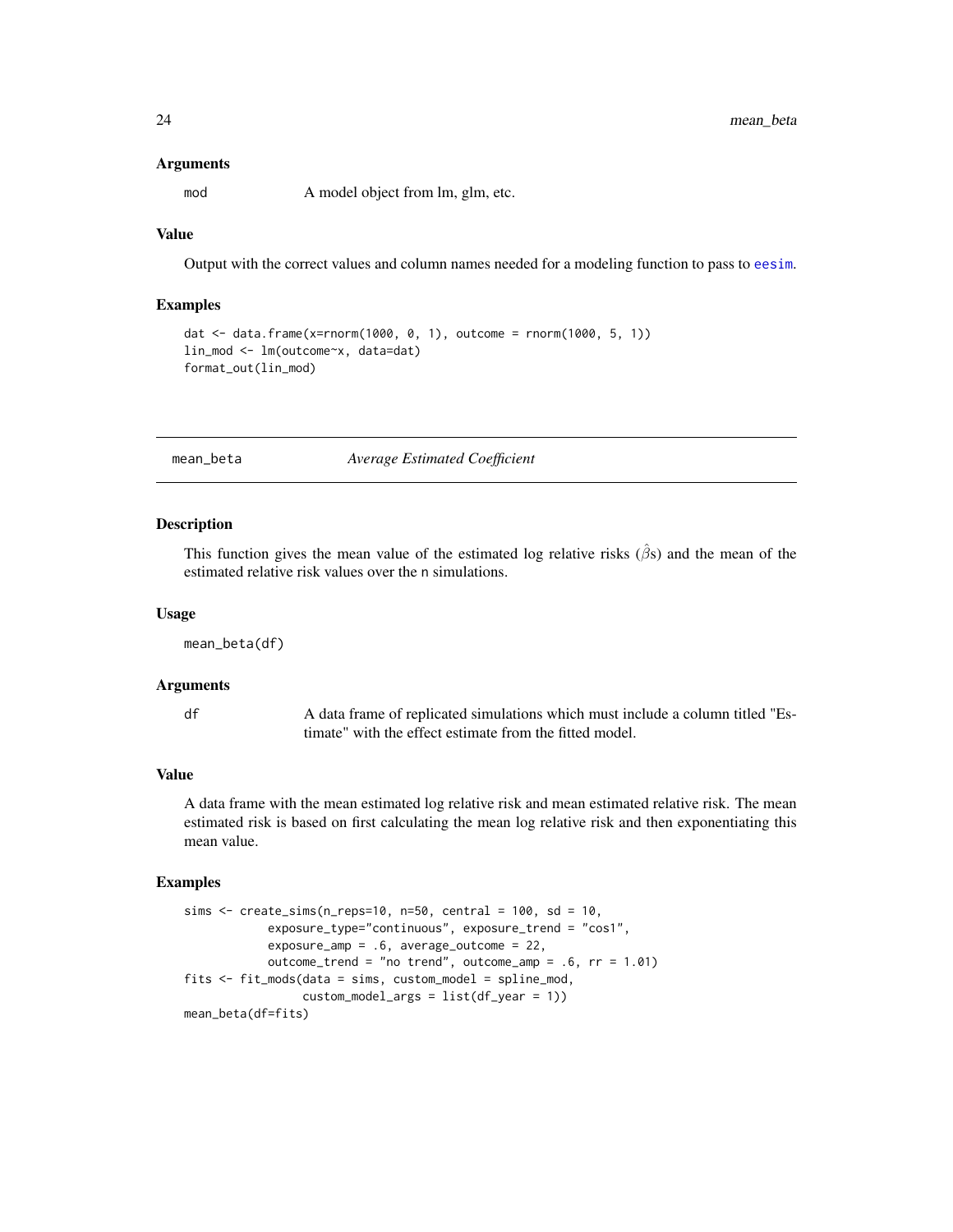<span id="page-24-1"></span><span id="page-24-0"></span>

Calculates the estimated power of a hypothesis test that the log relative risk equals 0 at a 5% significance level across all simulated data.

#### Usage

power\_beta(df)

#### Arguments

df A data frame of replicated simulations which must include columns titled lower\_ci and upper\_ci.

#### Value

A data frame with one row with the estimated power of the analysis at the 5% significance level.

#### Examples

```
sims \le create_sims(n_reps = 10, n = 600, central = 100,
                    sd = 10, exposure_type = "continuous",
                    exposure_trend = "cos1",
                    exposure\_amp = 0.6,
                    average_outcome = 20,
                    outcome_trend = "no trend",
                    rr = 1.01fits <- fit_mods(data = sims, custom_model = spline_mod,
                 custom_model_args = list(df_year = 1))
power_beta(fits)
```
<span id="page-24-2"></span>power\_calc *Power Calculations*

#### Description

Calculates the expected power of an environmental epidemiology time series analysis based on simulated datasets. This function uses the simulation provided by eesim to simulate multiple environmental epidemiology datasets under different scenarios (e.g., total days in study, size of association between exposure and outcome, or baseline average daily count of the outcome in the study) and estimates the power of a specified analysis to detect the hypothesized association.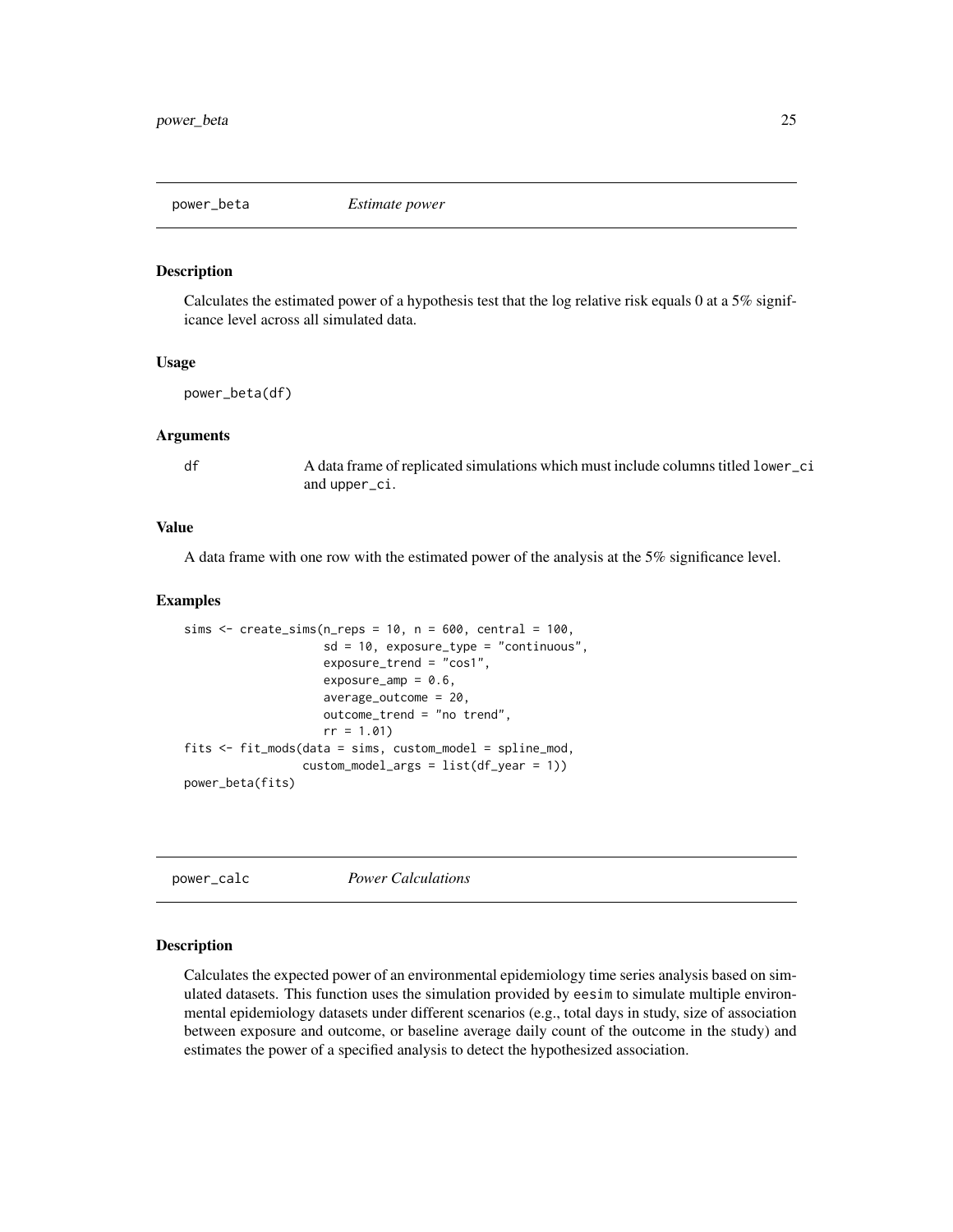### Usage

```
power_calc(varying, values, n_reps, custom_model, central, exposure_type,
 n = NULL, sd = NULL, exposure_trend = "no trend", exposure_amp = NULL,
  average_outcome = NULL, outcome_trend = "no trend", outcome_amp = NULL,
 rr = NULL, start.date = "2000-01-01", cut\_exp_func = NULL,
  cust_exp_args = NULL, cust_base_func = NULL, cust_lambda_func = NULL,
  cust_base_args = NULL, cust_lambda_args = NULL,
  custom_model_args = NULL, plot = FALSE)
```

| varying        | A character string specifying the parameter to be varied. Choices are 'n' (which<br>varies the number of days in each dataset of simulated data), 'rr' (which varies<br>the relative rate per unit increase in exposure that is used to simulate the data),<br>or 'average_outcome' (which varies the average value of the outcomes in each<br>dataset). For whichever of these three values is not set to vary in this argument,<br>the user must specify a constant value to this function through the n, rr, or<br>average_outcome arguments.                                                                                                                                                                                                                          |
|----------------|---------------------------------------------------------------------------------------------------------------------------------------------------------------------------------------------------------------------------------------------------------------------------------------------------------------------------------------------------------------------------------------------------------------------------------------------------------------------------------------------------------------------------------------------------------------------------------------------------------------------------------------------------------------------------------------------------------------------------------------------------------------------------|
| values         | A numeric vector with the values you would like to test for the varying param-<br>eters. For example, values = $c(1.05, 1.10, 1.15)$ would produce power<br>estimates for the four specified values of relative risk if the user has specified<br>varying = $'r$ .                                                                                                                                                                                                                                                                                                                                                                                                                                                                                                        |
| n_reps         | An integer specifying the number of datasets to simulate (e.g., $n_{res} = 1000$<br>would simulate one thousand time series datasets with the specified characteris-<br>tics, which can be used for a power analysis or to investigate the performance of<br>a proposed model).                                                                                                                                                                                                                                                                                                                                                                                                                                                                                           |
| custom_model   | The object name of an R function that defines the code that will be used to fit<br>the model. This object name should not be in quotations. See Details for more.                                                                                                                                                                                                                                                                                                                                                                                                                                                                                                                                                                                                         |
| central        | A numeric value specifying the mean probability of exposure (for binary data)<br>or the mean exposure value (for continuous data).                                                                                                                                                                                                                                                                                                                                                                                                                                                                                                                                                                                                                                        |
| exposure_type  | A character string specifying the type of exposure. Choices are "binary" or<br>"continuous".                                                                                                                                                                                                                                                                                                                                                                                                                                                                                                                                                                                                                                                                              |
| n              | An integer specifying the number of days to simulate (e.g., $n = 365$ would<br>simulate a dataset with a year's worth of data).                                                                                                                                                                                                                                                                                                                                                                                                                                                                                                                                                                                                                                           |
| sd             | A non-negative numeric value giving the standard deviation of the exposure val-<br>ues from the exposure trend line (not the total standard deviation of the exposure<br>values).                                                                                                                                                                                                                                                                                                                                                                                                                                                                                                                                                                                         |
| exposure_trend | A character string specifying a seasonal and / or long-term trend for expected<br>mean exposure. See the vignette for eesim for examples of each option. The<br>shapes are based on those used in Bateson and Schwartz (1999). For trends with<br>a seasonal component, the amplitude of the seasonal trend can be customized<br>using the exposure_amp argument. For trends with a long-term pattern, the<br>slope of the long-term trend can be set using the exposure_slope argument.<br>If using the "monthly" option for a binary exposure, you must input a numeric<br>vector of length 12 for the central argument that gives the probability of expo-<br>sure for each month, starting in January and ending in December. Options for<br>continuous exposure are: |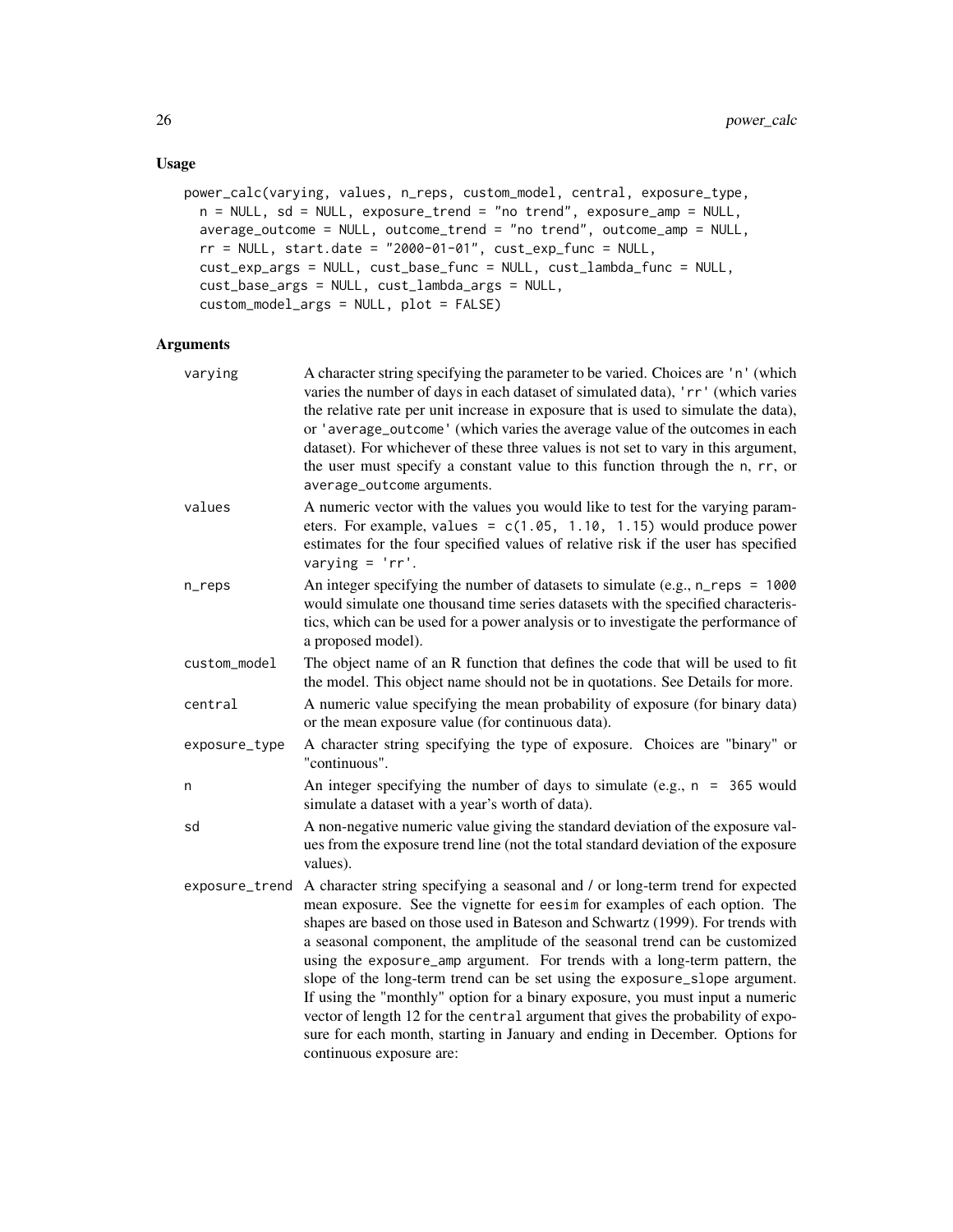|                  | • "no trend": No trend, either seasonal or long-term (default).<br>• "cos1": A seasonal trend only.<br>• "cos2": A seasonal trend with variable amplitude across years.<br>• "cos3": A seasonal trend with steadily decreasing amplitude over time.                                                                                                                                                                                                                                                                                              |
|------------------|--------------------------------------------------------------------------------------------------------------------------------------------------------------------------------------------------------------------------------------------------------------------------------------------------------------------------------------------------------------------------------------------------------------------------------------------------------------------------------------------------------------------------------------------------|
|                  | • "linear": A linear long-term trend with no seasonal trend.                                                                                                                                                                                                                                                                                                                                                                                                                                                                                     |
|                  | • "curvilinear": A curved long-term trend with no seasonal trend.                                                                                                                                                                                                                                                                                                                                                                                                                                                                                |
|                  | • "cos1linear": A seasonal trend plus a linear long-term trend.                                                                                                                                                                                                                                                                                                                                                                                                                                                                                  |
|                  | Options for binary exposure are:                                                                                                                                                                                                                                                                                                                                                                                                                                                                                                                 |
|                  | · "no trend": No trend, either seasonal or long-term (default).                                                                                                                                                                                                                                                                                                                                                                                                                                                                                  |
|                  | • "cos1": A seasonal trend only.                                                                                                                                                                                                                                                                                                                                                                                                                                                                                                                 |
|                  | • "cos2": A seasonal trend with variable amplitude across years.                                                                                                                                                                                                                                                                                                                                                                                                                                                                                 |
|                  | • "cos3": A seasonal trend with steadily decreasing amplitude over time.<br>• "linear": A linear long-term trend with no seasonal trend.                                                                                                                                                                                                                                                                                                                                                                                                         |
|                  | • "monthly": Uses a user-specified probability of exposure for each month.                                                                                                                                                                                                                                                                                                                                                                                                                                                                       |
| exposure_amp     | A numeric value specifying the amplitude of the exposure trend. Must be be-<br>tween -1 and 1 for continuous exposure or between -0.5 and 0.5 for binary expo-<br>sure. Positive values will simulate a pattern with higher values at the time of the<br>year of the start of the dataset (typically January) and lowest values six months<br>following that (typically July). Negative values can be used to simulate a trend<br>with lower values at the time of year of the start of the dataset and higher values<br>in the opposite season. |
| average_outcome  |                                                                                                                                                                                                                                                                                                                                                                                                                                                                                                                                                  |
|                  | A non-negative numeric value specifying the average daily outcome count.                                                                                                                                                                                                                                                                                                                                                                                                                                                                         |
| outcome_trend    | A character string specifying the seasonal trend in health outcomes. Options are<br>the same as for continuous exposure data.                                                                                                                                                                                                                                                                                                                                                                                                                    |
| outcome_amp      | A numeric value specifying the amplitude of the outcome trend. Must be be-<br>tween -1 and 1.                                                                                                                                                                                                                                                                                                                                                                                                                                                    |
| rr               | A non-negative numeric value specifying the relative risk (i.e., the relative risk<br>per unit increase in the exposure).                                                                                                                                                                                                                                                                                                                                                                                                                        |
| start.date       | A date of the format "yyyy-mm-dd" from which to begin simulating daily expo-<br>sures                                                                                                                                                                                                                                                                                                                                                                                                                                                            |
| cust_exp_func    | An R object name specifying the name of a custom trend function to generate<br>exposure data                                                                                                                                                                                                                                                                                                                                                                                                                                                     |
| cust_exp_args    | A list of arguments and their values for the user-specified custom exposure func-<br>tion.                                                                                                                                                                                                                                                                                                                                                                                                                                                       |
|                  | cust_base_func A R object name specifying a user-made custom function for baseline trend.                                                                                                                                                                                                                                                                                                                                                                                                                                                        |
| cust_lambda_func |                                                                                                                                                                                                                                                                                                                                                                                                                                                                                                                                                  |
|                  | An R object name specifying a user-made custom function for relating baseline,<br>relative risk, and exposure                                                                                                                                                                                                                                                                                                                                                                                                                                    |
|                  | cust_base_args A list of arguments and their values used in the user-specified custom baseline<br>function                                                                                                                                                                                                                                                                                                                                                                                                                                       |
| cust_lambda_args |                                                                                                                                                                                                                                                                                                                                                                                                                                                                                                                                                  |
|                  | A list of arguments and their values used in the user-specified custom lambda<br>function                                                                                                                                                                                                                                                                                                                                                                                                                                                        |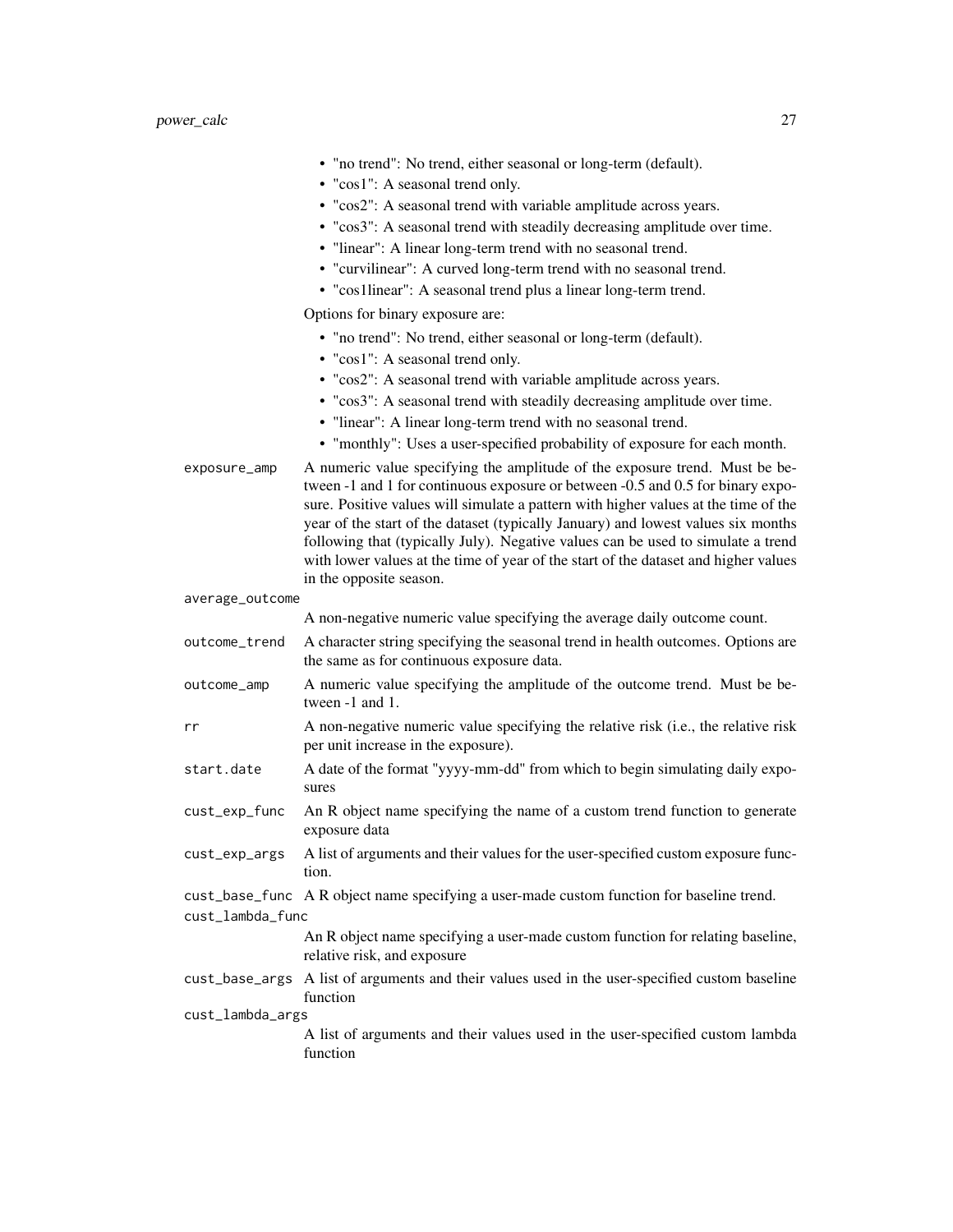<span id="page-27-0"></span>

| custom_model_args |                                                                                                                                             |  |
|-------------------|---------------------------------------------------------------------------------------------------------------------------------------------|--|
|                   | A list of arguments and their values for a custom model. These arguments are<br>passed through to the function specified with custom_model. |  |
| plot              | "TRUE" or "FALSE" for whether to produce a plot                                                                                             |  |

#### Value

Data frame with the values of the varying parameter and the estimated power for each. If the plot argument is set to TRUE, it also returns a power curve plot as a side effect. Because these estimates are based on simulations, there will be some random variation in estimates of power. Estimates will be more stable if a higher value is used for n\_reps, although this will increase the time it takes the function to run.

#### Examples

```
# Calculate power for studies that vary in the total length of the study period
# (between one and twenty-one years of data) for the association between a continuous
# exposure with a seasonal trend (mean = 100, sd from seasonal baseline = 10) and a count
# outcome (e.g., daily number of deaths, mean daily value across the study period of 22).
# The alternative hypothesis is that there is a relative rate of the outcome of 1.001 for
# every one-unit increase in exposure. The null hypothesis is that there is no association
# between the exposure and the outcome. The model used to test for an association is a
# case-crossover model
## Not run:
pow \le power_calc(varying = "n", values = floor(365.25 \star seq(1, 21, by = 5)), n_reps = 20,
           central = 100, sd = 10, rr = 1.001, exposure_type = "continuous",
           exposure_trend = "cos1", exposure_amp = .6, average_outcome = 22,
           outcome_trend = "no trend", outcome_amp = .6,
           custom_model = spline_mod, plot = TRUE)
```
## End(Not run)

sim\_baseline *Expected baseline health outcomes*

#### Description

Generates expected baseline health outcome counts based on average outcome and desired seasonal and / or long-term trends.

#### Usage

```
sim\_baseline(n, lambda, trend = "no trend", slope = 1, amp = 0.6,start.date = "2000-01-01")
```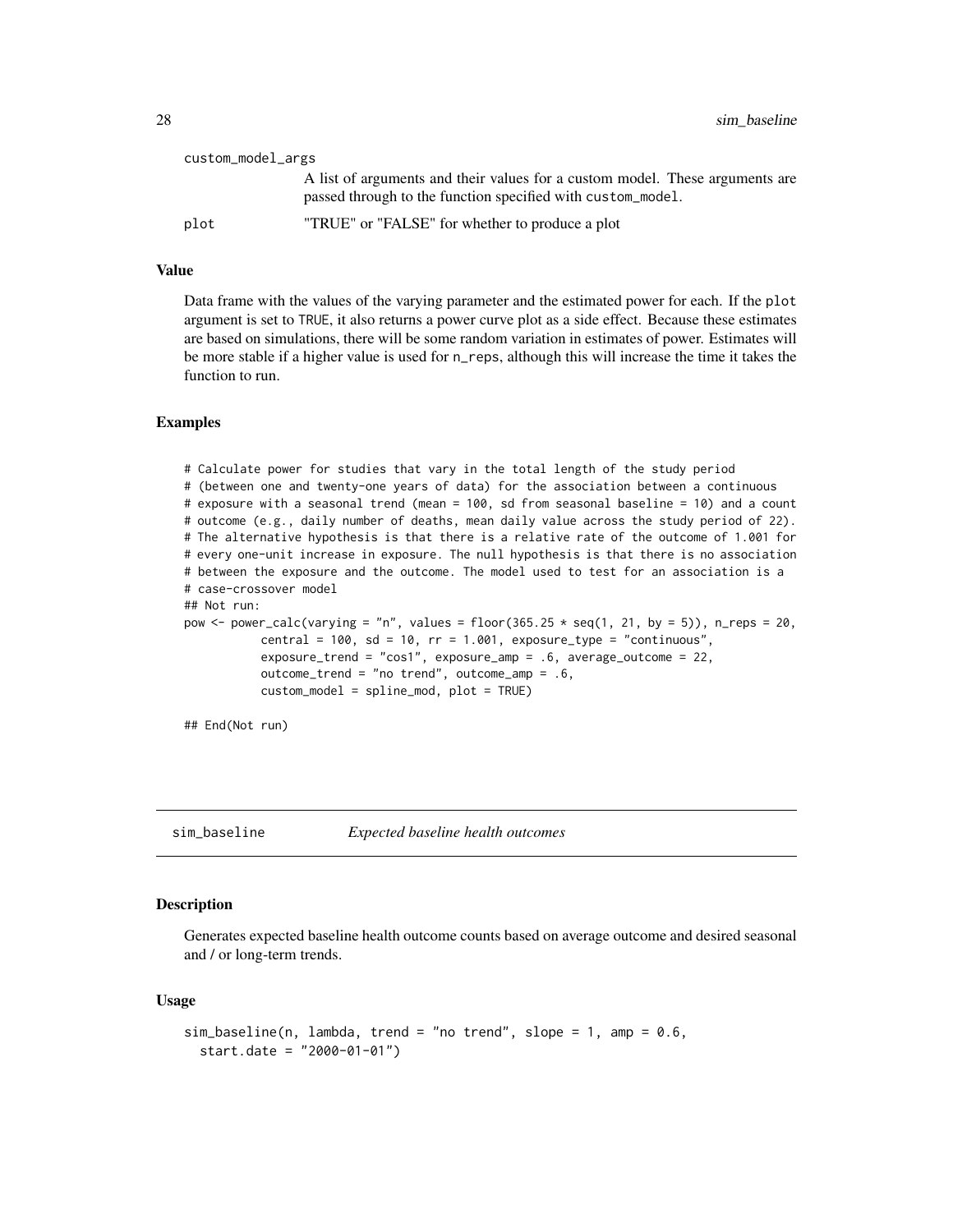#### <span id="page-28-0"></span>sim\_exposure 29

#### Arguments

| n          | A numeric value specifying the number of days for which to simulate data                                                                                                                                                                                                                                                                                                                                                                                    |
|------------|-------------------------------------------------------------------------------------------------------------------------------------------------------------------------------------------------------------------------------------------------------------------------------------------------------------------------------------------------------------------------------------------------------------------------------------------------------------|
| lambda     | A numeric value specifying the mean for the expected outcomes                                                                                                                                                                                                                                                                                                                                                                                               |
| trend      | A character string that specifies the desired trend function. Options are:                                                                                                                                                                                                                                                                                                                                                                                  |
|            | • "no trend": No trend, either seasonal or long-term (default).<br>• "cos1": A seasonal trend only.<br>• "cos2": A seasonal trend with variable amplitude across years.<br>• "cos3": A seasonal trend with steadily decreasing amplitude over time.<br>• "linear": A linear long-term trend with no seasonal trend.<br>• "curvilinear": A curved long-term trend with no seasonal trend.<br>• "cos1linear": A seasonal trend plus a linear long-term trend. |
|            | See the package vignette for examples of the shapes of these trends.                                                                                                                                                                                                                                                                                                                                                                                        |
| slope      | A numeric value specifying the slope of the trend, to be used with trend = "linear"<br>or trend $=$ "cos1linear".                                                                                                                                                                                                                                                                                                                                           |
| amp        | A numeric value specifying the amplitude of the seasonal trend. Must be be-<br>tween -1 and 1.                                                                                                                                                                                                                                                                                                                                                              |
| start.date | A date in the format "yyyy-mm-dd" specifying the first day for which to simulate<br>data                                                                                                                                                                                                                                                                                                                                                                    |

#### Value

A data frame with the date and expected baseline outcome count for each day of simulated data.

#### Examples

 $sim\_baseline(n = 5, lambda = 100, trend = "cos1")$ 

<span id="page-28-1"></span>sim\_exposure *Simulate time series of exposure values*

#### Description

Simulates a time series of binary or continuous exposure values with or without seasonal trends. It also allows the user to use a custom function for the shape of the exposure trend.

#### Usage

```
sim_exposure(n, central = NULL, sd = NULL, trend = "no trend",
  slope = 1, amp = 0.6, exposure_type = NULL, start.date = "2001-01-01",
  cust_exp_func = NULL, cust_exp_args = NULL, cust_expdraw = NULL,
  cust_expdraw_args = list())
```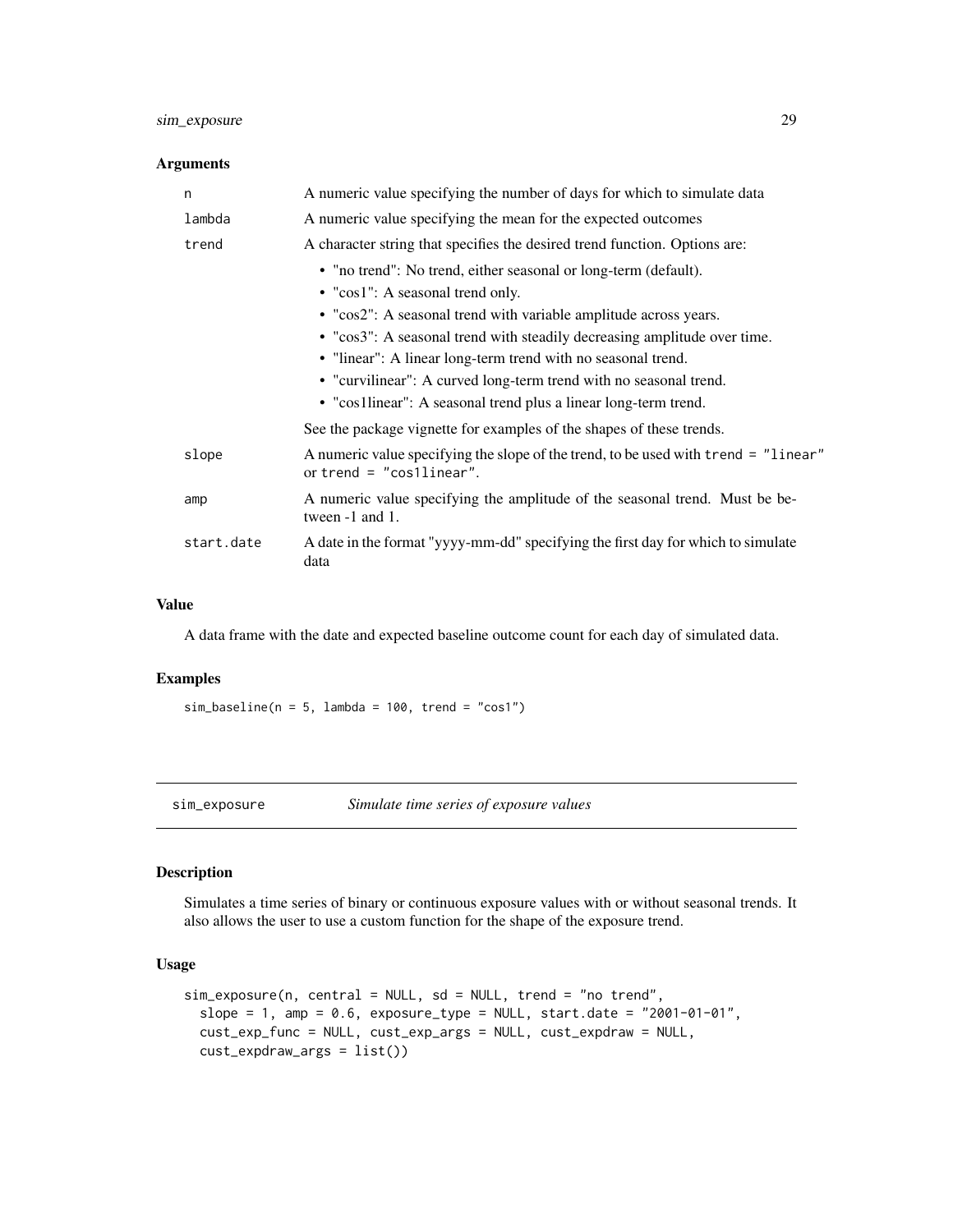#### Arguments

| n                 | A non-negative integer specifying the number of days to simulate.                                                                                                                                                                                                                                                                                 |  |
|-------------------|---------------------------------------------------------------------------------------------------------------------------------------------------------------------------------------------------------------------------------------------------------------------------------------------------------------------------------------------------|--|
| central           | A numeric value specifying the mean probability of exposure (for binary data)<br>or the mean exposure value (for continuous data).                                                                                                                                                                                                                |  |
| sd                | A numeric value giving the standard deviation of the exposure values from the<br>exposure trend line.                                                                                                                                                                                                                                             |  |
| trend             | A character string that specifies the desired trend function. Options are:                                                                                                                                                                                                                                                                        |  |
|                   | • "no trend": No trend, either seasonal or long-term (default).                                                                                                                                                                                                                                                                                   |  |
|                   | • "cos1": A seasonal trend only.                                                                                                                                                                                                                                                                                                                  |  |
|                   | • "cos2": A seasonal trend with variable amplitude across years.                                                                                                                                                                                                                                                                                  |  |
|                   | • "cos3": A seasonal trend with steadily decreasing amplitude over time.                                                                                                                                                                                                                                                                          |  |
|                   | • "linear": A linear long-term trend with no seasonal trend.                                                                                                                                                                                                                                                                                      |  |
|                   | • "curvilinear": A curved long-term trend with no seasonal trend.                                                                                                                                                                                                                                                                                 |  |
|                   | • "cos1linear": A seasonal trend plus a linear long-term trend.                                                                                                                                                                                                                                                                                   |  |
|                   | See the package vignette for examples of the shapes of these trends.                                                                                                                                                                                                                                                                              |  |
| slope             | A numeric value specifying the slope of the trend, to be used with trend = "linear"<br>or trend = $"cos1linear".$                                                                                                                                                                                                                                 |  |
| amp               | A numeric value specifying the amplitude of the seasonal trend. Must be be-<br>tween -1 and 1.                                                                                                                                                                                                                                                    |  |
| exposure_type     | A character string specifying the type of exposure. Choices are "binary" or<br>"continuous".                                                                                                                                                                                                                                                      |  |
| start.date        | A date of the format "yyyy-mm-dd" from which to begin simulating daily expo-<br>sures                                                                                                                                                                                                                                                             |  |
| cust_exp_func     | An R object specifying the function to use to generate custom exposure values.                                                                                                                                                                                                                                                                    |  |
| cust_exp_args     | A list of arguments used in the user-specified custom function.                                                                                                                                                                                                                                                                                   |  |
| cust_expdraw      | An R object specifying a user-created function which determines the distribu-<br>tion of random noise off of the trend line. This function must have inputs n<br>and prob for a binary exposure function and inputs n and mean for a continu-<br>ous exposure function. The custom function must output a vector of simulated<br>exposure values. |  |
| cust_expdraw_args |                                                                                                                                                                                                                                                                                                                                                   |  |
|                   | A $\mathbf{1}$ the substitution of the state of the state of $\mathbf{1}$ to state the state of the state of the state                                                                                                                                                                                                                            |  |

A list of arguments other than n required by the cust\_expdraw function.

#### Value

A data frame with two columns: date (date) and simulated exposure values (x).

```
sim\_exposure(n = 5, central = 0.25, exposure\_type = "binary")sim\_exposure(n = 5, central = 100, sd = 10, exposure\_type = "continuous")library(ggplot2)
x_{\text{cont}} < -\sin_{\text{exp}}\cos(\theta) = 1000, central = 100, sd = 10,
                         exposure_type = "continuous",
```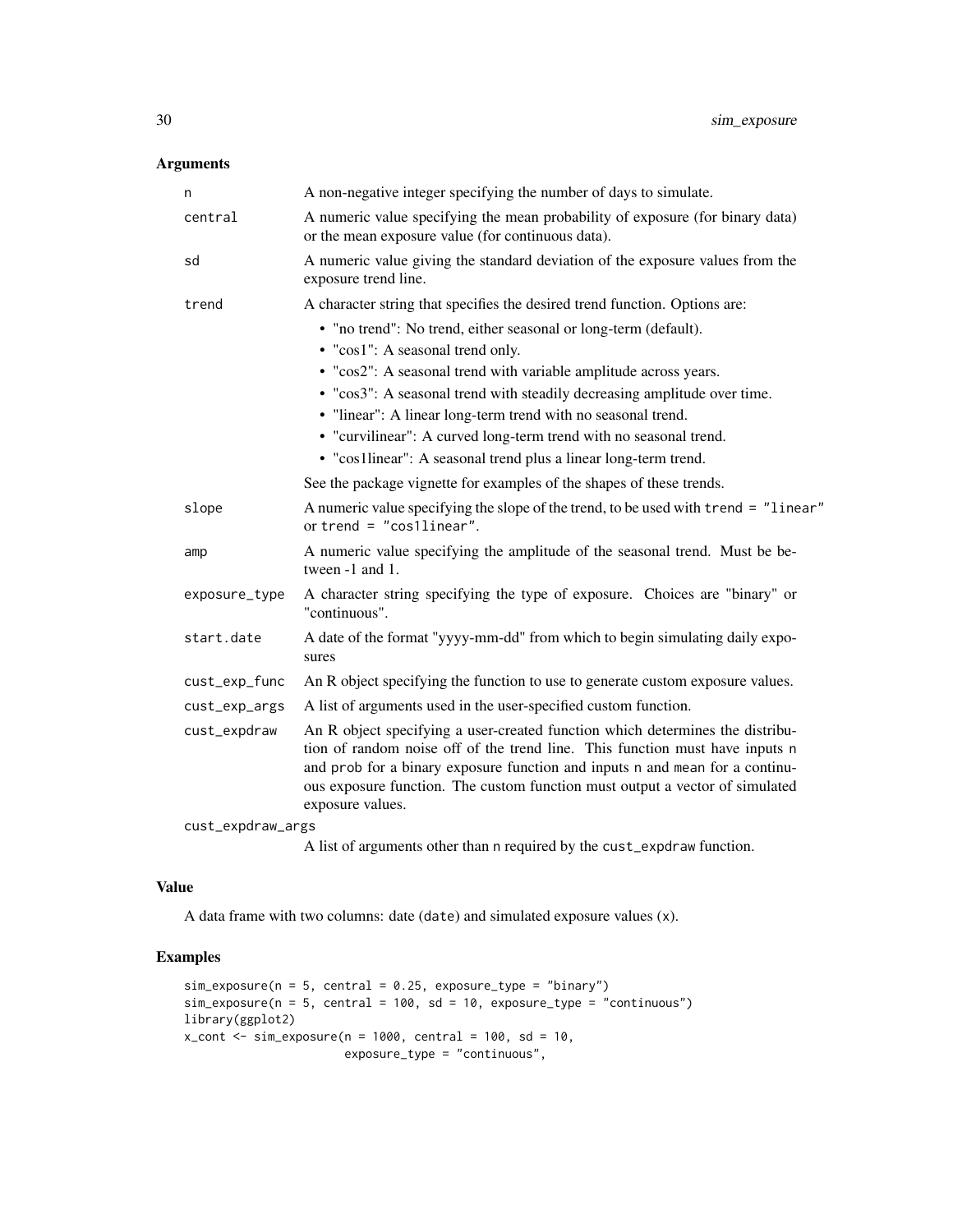```
trend = "cos1linear", amp = 0.6)
ggplot(x_count, aes(x = date, y = x)) + geom-point()x_cust <- sim_exposure(n = 1000, cust_exp_func = "custom_exposure",
                       cust_exp_args = list(metric = "temp"))
ggplot(x_cust, aes(x = date, y = x)) + geom-point()
```
#### sim\_outcome *Simulate outcome*

#### Description

Simulates daily outcome counts for each study day based on user specifications for average outcome count, any underlying trends in expected outcome counts, and the association between exposure and outcome. This function starts from a vector of expected outcome count on each study day and simulates through a draw from a Poisson distribution based on this expected daily value. If desired, a user can also use a custom function to customize this stage of the simulation; see the vignette for eesim for more details and examples.

#### Usage

```
sim_outcome(exposure, average_outcome = NULL, trend = "no trend",
  slope = 1, amp = 0.6, rr = 1.01, start.date = "2000-01-01",
  cust_base_func = NULL, cust_lambda_func = NULL, cust_base_args = list(),
 cust_lambda_args = list(), cust_outdraw = NULL,
 cust_outdraw_args = list())
```

| exposure        | A numeric vector of exposure values, typically the output of sim_exposure.                                        |
|-----------------|-------------------------------------------------------------------------------------------------------------------|
| average_outcome |                                                                                                                   |
|                 | A non-negative numeric value specifying the average daily outcome count.                                          |
| trend           | A character string that specifies the desired trend function. Options are:                                        |
|                 | • "no trend": No trend, either seasonal or long-term (default).                                                   |
|                 | • "cos1": A seasonal trend only.                                                                                  |
|                 | • "cos2": A seasonal trend with variable amplitude across years.                                                  |
|                 | • "cos3": A seasonal trend with steadily decreasing amplitude over time.                                          |
|                 | • "linear": A linear long-term trend with no seasonal trend.                                                      |
|                 | • "curvilinear": A curved long-term trend with no seasonal trend.                                                 |
|                 | • "cos1linear": A seasonal trend plus a linear long-term trend.                                                   |
|                 | See the package vignette for examples of the shapes of these trends.                                              |
| slope           | A numeric value specifying the slope of the trend, to be used with trend = "linear"<br>or trend $=$ "cos1linear". |
| amp             | A numeric value specifying the amplitude of the seasonal trend. Must be be-<br>tween $-1$ and $1$ .               |
|                 |                                                                                                                   |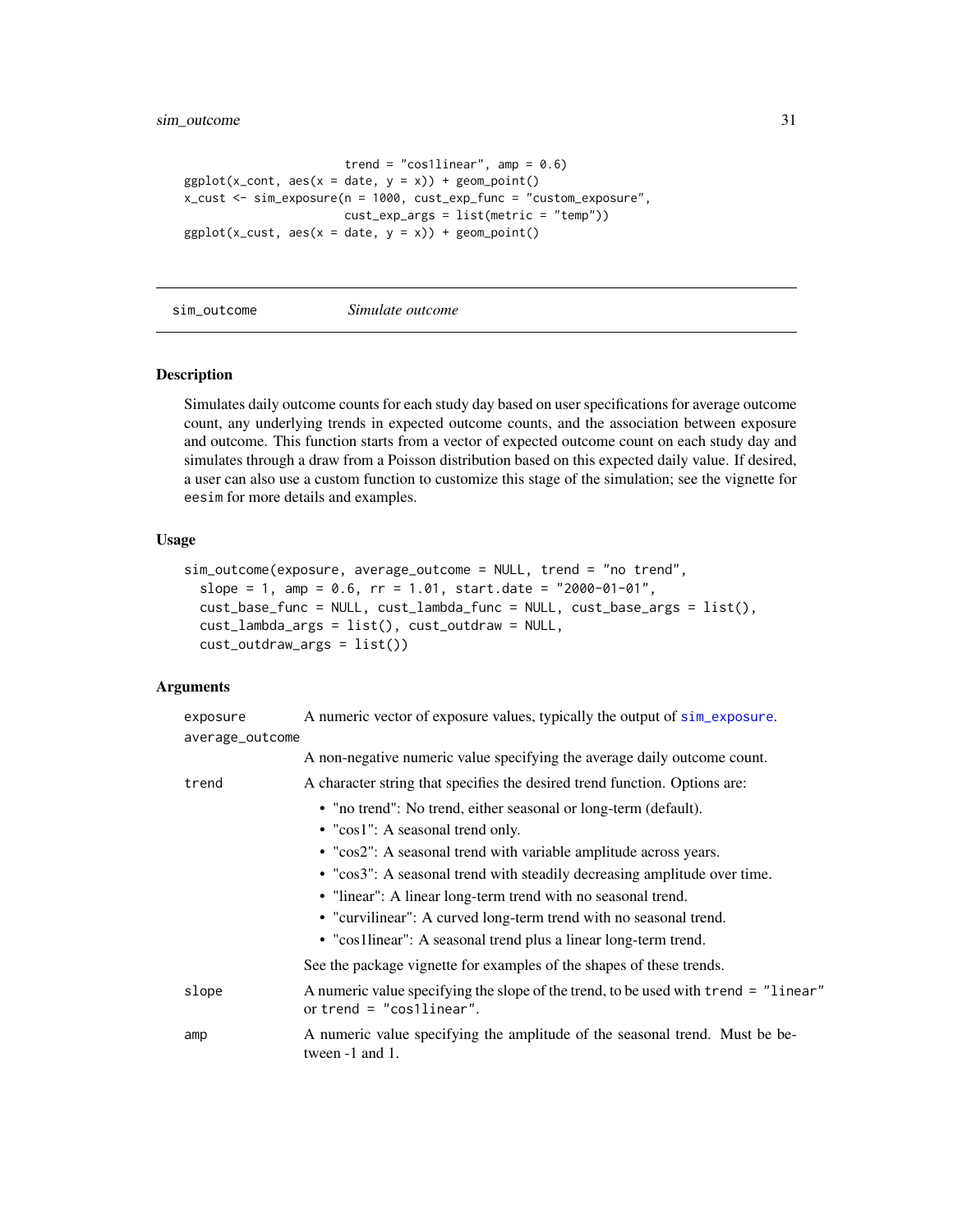<span id="page-31-0"></span>

| rr                | A non-negative numeric value specifying the relative risk (i.e., the relative risk<br>per unit increase in the exposure).                                                                                            |  |
|-------------------|----------------------------------------------------------------------------------------------------------------------------------------------------------------------------------------------------------------------|--|
| start.date        | A date of the format "yyyy-mm-dd" from which to begin simulating values                                                                                                                                              |  |
|                   | cust_base_func A R object name specifying a user-made custom function for baseline trend.                                                                                                                            |  |
| cust_lambda_func  |                                                                                                                                                                                                                      |  |
|                   | An R object name specifying a user-made custom function for relating baseline,<br>relative risk, and exposure                                                                                                        |  |
|                   | cust_base_args A list of arguments and their values used in the user-specified custom baseline<br>function                                                                                                           |  |
| cust_lambda_args  |                                                                                                                                                                                                                      |  |
|                   | A list of arguments and their values used in the user-specified custom lambda<br>function                                                                                                                            |  |
| cust_outdraw      | An R object name specifying a user-created function to randomize the outcome<br>values off of the baseline for outcome values. This function must take inputs n<br>and lambda and output a vector of outcome values. |  |
| cust_outdraw_args |                                                                                                                                                                                                                      |  |
|                   | A list of arguments besides n passed to the user-created custom outcome draw<br>function.                                                                                                                            |  |

#### Value

A dataframe with a simulated time series, with columns for date, x (exposure), and outcome.

#### Examples

 $exp \le -\sin\left(\frac{1}{2}\right)$  = 5, central = 100, sd = 10, amp = .6, exposure\_type = "continuous") sim\_outcome(exposure = exp, average\_outcome = 22, trend = "linear")

spline\_mod *Fit a generalized linear model*

#### Description

Fits a model to estimate the log relative risk between an exposure and outcome by using a natural cubic spline to control for long-term and seasonal trends and assuming a quasi-Poisson distribution for the outcome. This function provides an example of a function that can be input to [eesim](#page-18-1) or [power\\_calc](#page-24-2).

#### Usage

spline\_mod(df, df\_year = 7)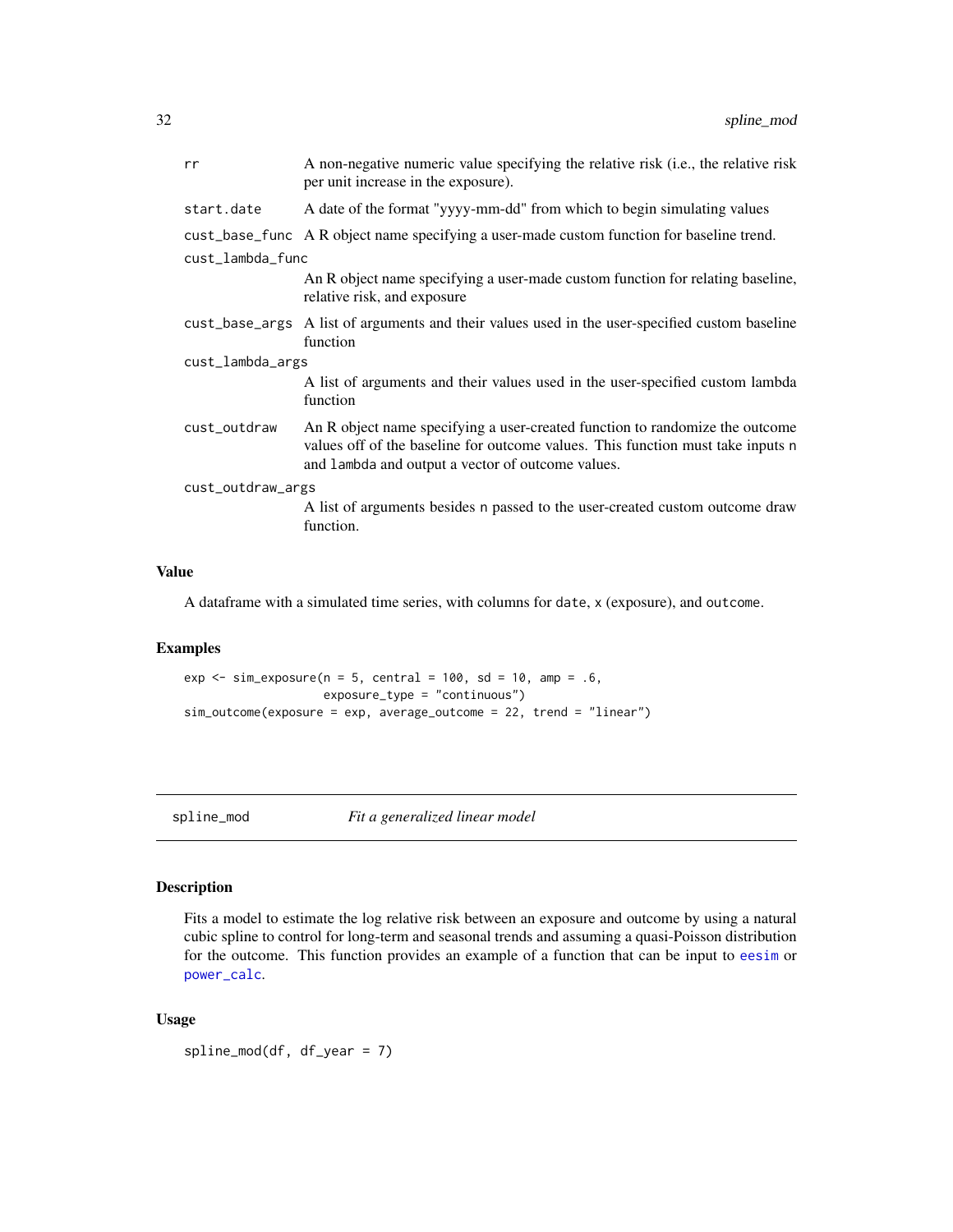#### <span id="page-32-0"></span>std\_exposure 33

#### Arguments

| df      | A data frame with columns for daily exposure and outcome called "x" and "out-<br>come", respectively                                            |
|---------|-------------------------------------------------------------------------------------------------------------------------------------------------|
| df_vear | A numeric value specifying the degrees of freedom per year to use in the spline<br>to control for long-term and seasonal trends in the outcome. |

#### Value

A numeric vector of length six with summary measures from fitting this model to simulated data.

#### Examples

```
exp \le sim_exposure(n = 500, central = 100, sd = 10, trend = "cos1",
                   amp = .6, exposure_type = "continuous")
out <- sim_outcome(exposure = exp, average_outcome = 22, rr = 1.01)
spline_mod(df = out)
```
std\_exposure *Simulate exposure data using default methods*

#### Description

Simulates binary or continuous exposure data with or without seasonal trends using default functions.

#### Usage

```
std_exposure(n, central, sd = NULL, trend = "no trend",
 exposure_type = "binary", slope, amp, start.data = "2000-01-01", ...)
```

| n       | A non-negative integer specifying the number of days to simulate.                                                                  |
|---------|------------------------------------------------------------------------------------------------------------------------------------|
| central | A numeric value specifying the mean probability of exposure (for binary data)<br>or the mean exposure value (for continuous data). |
| sd      | A numeric value giving the standard deviation of the exposure values from the<br>exposure trend line.                              |
| trend   | A character string that specifies the desired trend function. Options are:                                                         |
|         | • "no trend": No trend, either seasonal or long-term (default).                                                                    |
|         | • " $\cos 1$ ": A seasonal trend only.                                                                                             |
|         | • "cos2": A seasonal trend with variable amplitude across years.                                                                   |
|         | • "cos3": A seasonal trend with steadily decreasing amplitude over time.                                                           |
|         | • "linear": A linear long-term trend with no seasonal trend.                                                                       |
|         | • "curvilinear": A curved long-term trend with no seasonal trend.                                                                  |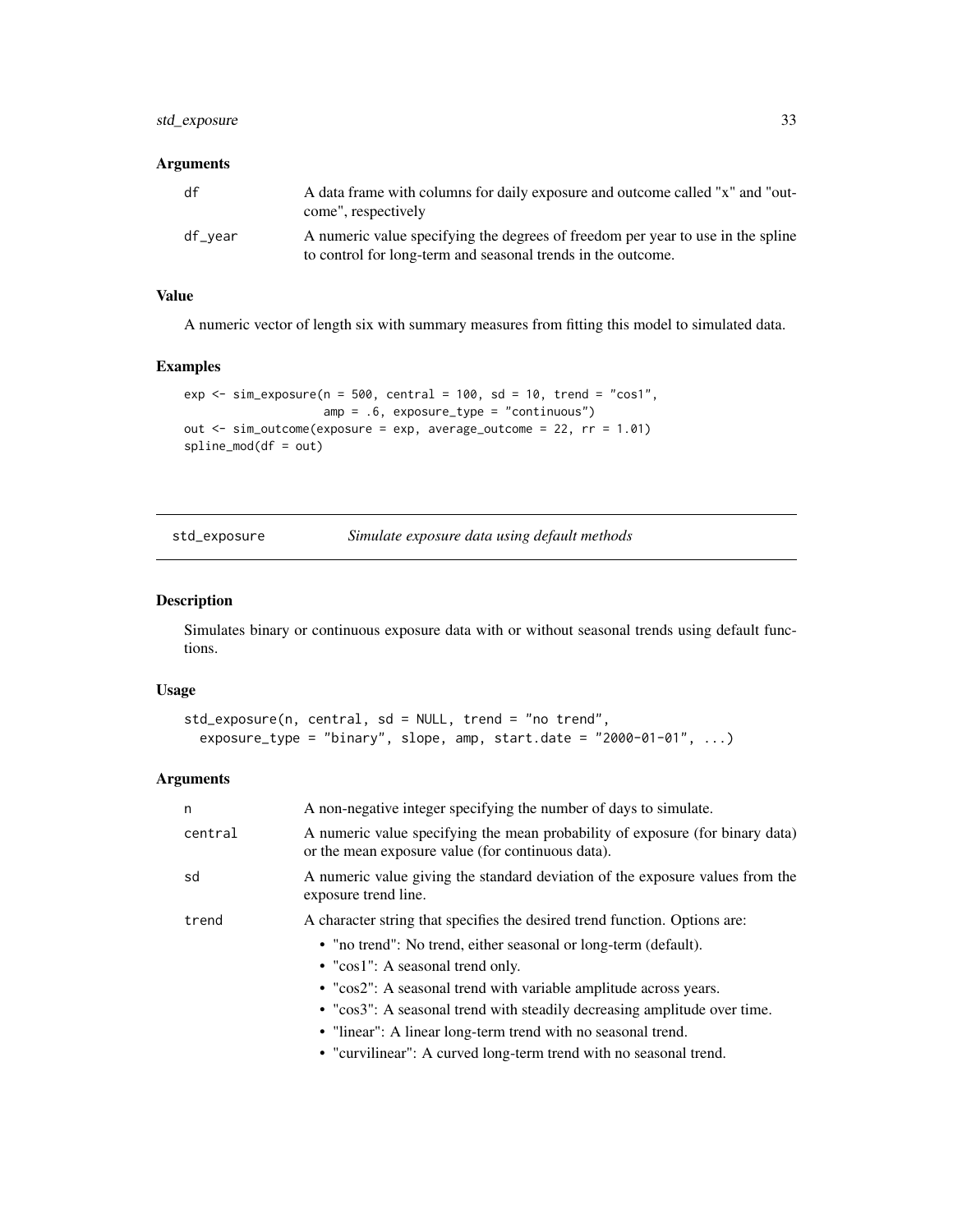|               | • "cos1linear": A seasonal trend plus a linear long-term trend.                                                   |
|---------------|-------------------------------------------------------------------------------------------------------------------|
|               | See the package vignette for examples of the shapes of these trends.                                              |
| exposure_type | A character string specifying the type of exposure. Choices are "binary" or<br>"continuous".                      |
| slope         | A numeric value specifying the slope of the trend, to be used with trend = "linear"<br>or trend $=$ "cosllinear". |
| amp           | A numeric value specifying the amplitude of the seasonal trend. Must be be-<br>tween $-1$ and $1$ .               |
| start.date    | A date of the format "yyyy-mm-dd" from which to begin simulating daily expo-<br>sures                             |
| $\cdots$      | Optional arguments to a custom trend function                                                                     |
|               |                                                                                                                   |

#### Value

A data frame with two columns: date (date) and simulated exposure values (x).

```
std_exposure(n = 5, central = .1, trend = "cos1", amp = .02)
std_exposure(n = 5, central = 50, sd = 5, trend = "cos3", amp = .6,
            exposure_type = "continuous", start.date = "2001-04-01")
std_exposure(n=50, central=.1, amp=.05,cust_expdraw=rnbinom,
            cust_expdraw_args=list(size=10))
```